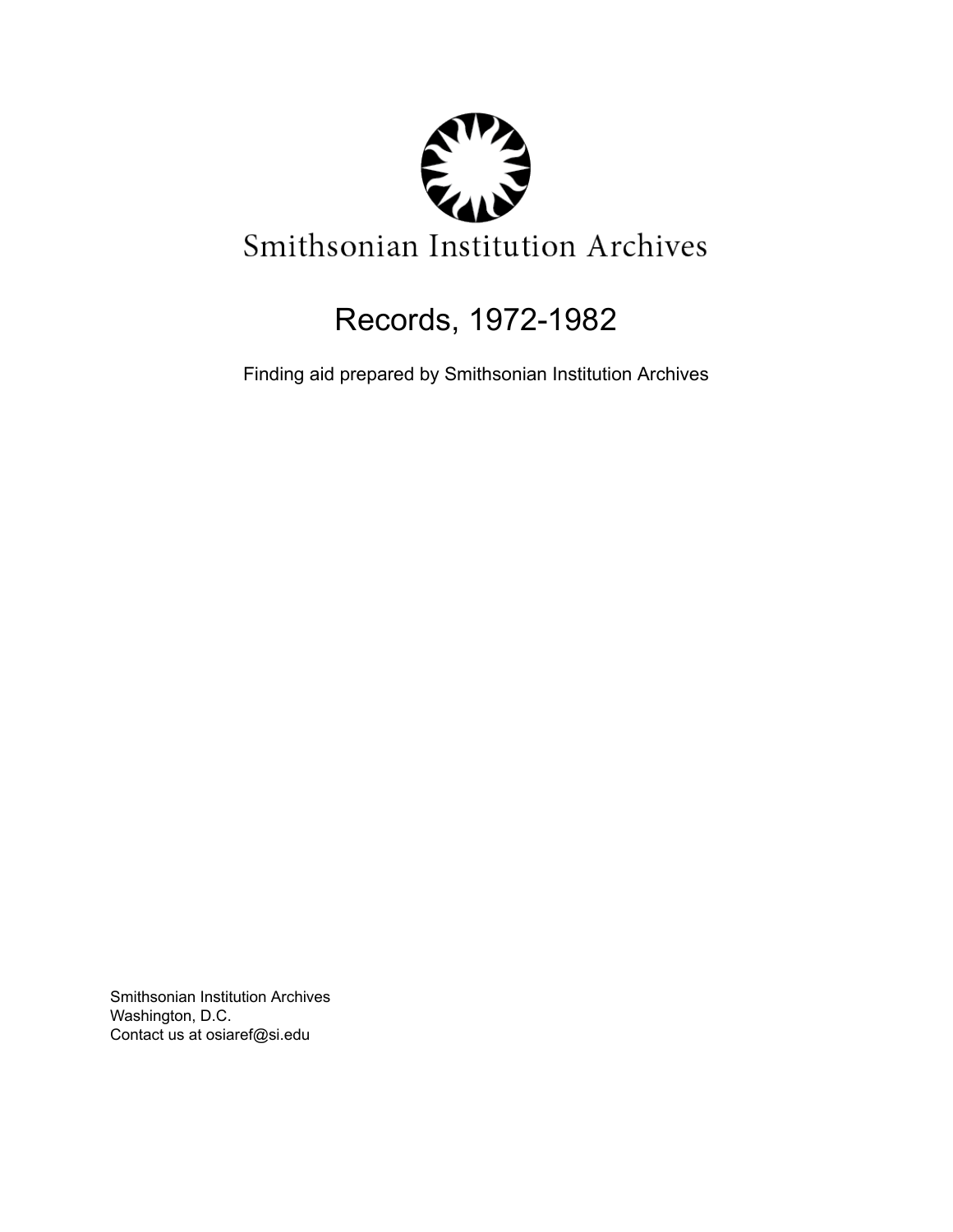## **Table of Contents**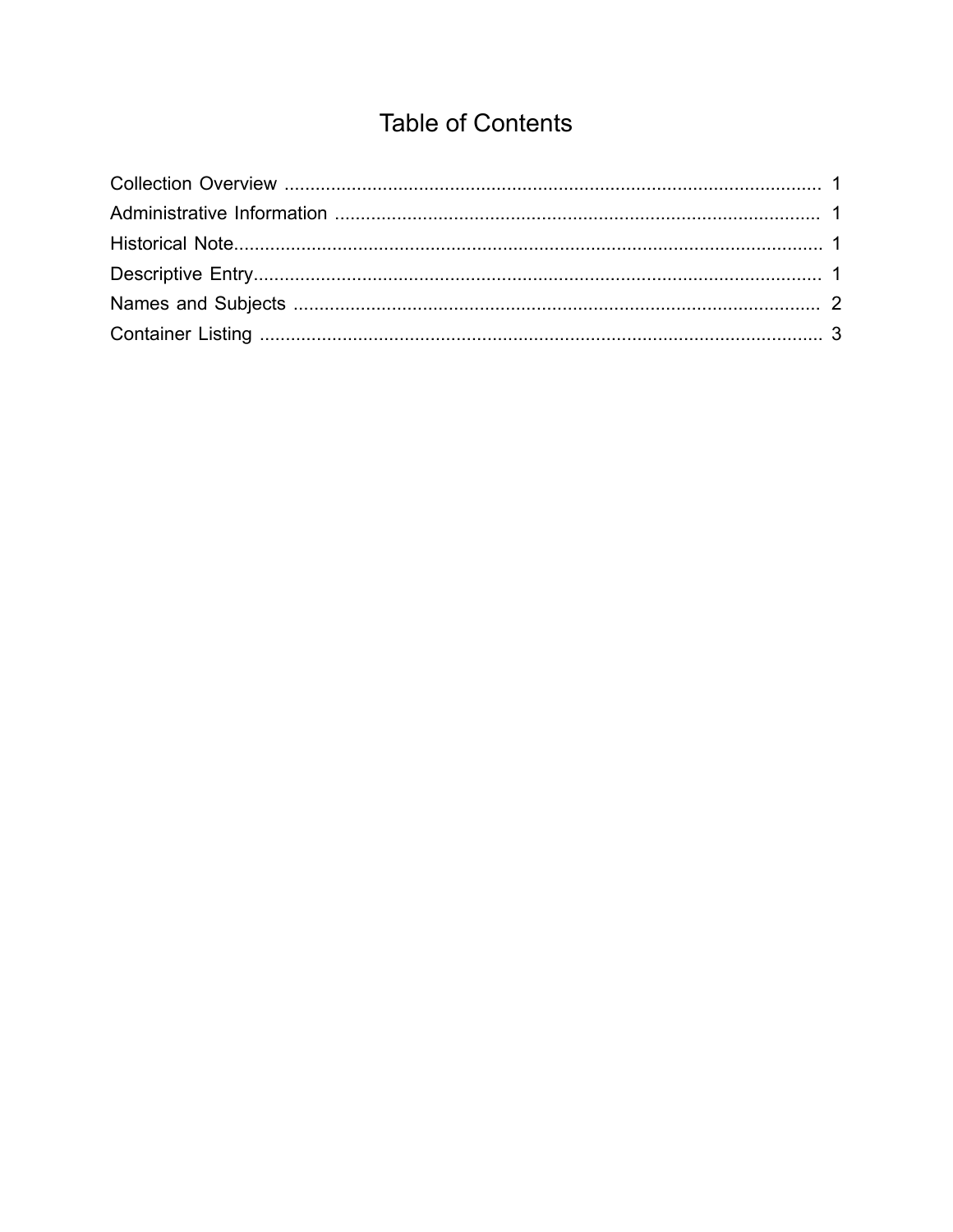| <b>Repository:</b> | Smithsonian Institution Archives, Washington, D.C., osiaref@si.edu |
|--------------------|--------------------------------------------------------------------|
| Title:             | Records                                                            |
| Identifier:        | Record Unit 394                                                    |
| Date:              | 1972-1982                                                          |
| Extent:            | 26 cu. ft. (26 record storage boxes)                               |
| Creator::          | Smithsonian Institution. Assistant Secretary for Administration    |
| Language:          | English                                                            |

## <span id="page-2-0"></span>**Collection Overview**

## <span id="page-2-1"></span>**Administrative Information**

### Prefered Citation

Smithsonian Institution Archives, Record Unit 394, Smithsonian Institution, Assistant Secretary for Administration, Records

### <span id="page-2-2"></span>Historical Note

On August 15, 1976, Secretary S. Dillon Ripley appointed John F. Jameson Assistant Secretary for Administration. The title itself has been used in different ways at different times in the Institution's history. For a fuller understanding of its use, researchers should consult Record Units 137 and 175. In this instance the incumbent was the successor to the Under Secretary as the Secretary's principal lieutenant.

## <span id="page-2-3"></span>Descriptive Entry

These records document the creation and work of the Office of the Assistant Secretary for Administration, the Secretary's chief deputy and operations officer of the Institution. Some records from the Office's administrative predecessor, the Office of the Under Secretary, are included as well. Researchers should note that the Assistant Secretary's functions passed to the Office of the Under Secretary, recreated in 1982.

The records document the work of the Assistant Secretary as chief operating officer of the Institution, with special responsibility for budgetary and planning issues. The records also document early developmental stages of offices and programs which later became permanent administrative entities, such as the Museum Support Center, the Cooper-Hewitt Museum, the National Air and Space Museum, and the Quadrangle project, or which were later terminated, like the National Armed Forces Museum Advisory Board. Some records from Robert A. Brooks's tenure as Under Secretary are also included.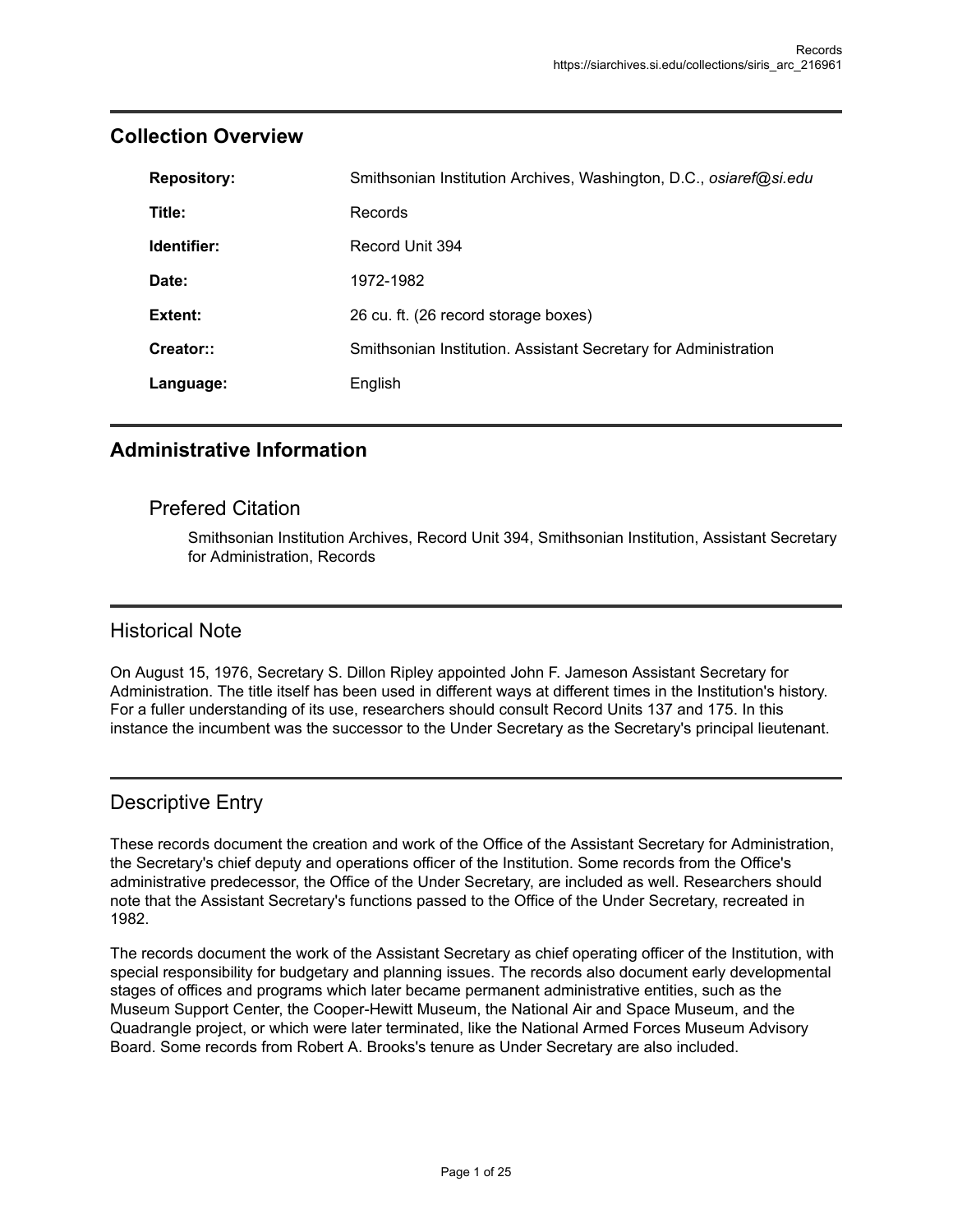## <span id="page-3-0"></span>Names and Subject Terms

This collection is indexed in the online catalog of the Smithsonian Institution under the following terms:

Subjects:

Museum finance Museums -- Administration

Types of Materials:

**Manuscripts Transcripts** 

Names:

Brooks, Robert A. (Robert Angus), 1920-1976 Cooper-Hewitt Museum Jameson, John F. National Air and Space Museum (U.S.) Ripley, S. Dillon (Sidney Dillon), 1913-2001 Smithsonian Institution -- Administration Smithsonian Institution. Museum Support Center Smithsonian Institution. National Armed Forces Museum Advisory Board Smithsonian Institution. Office of the Under Secretary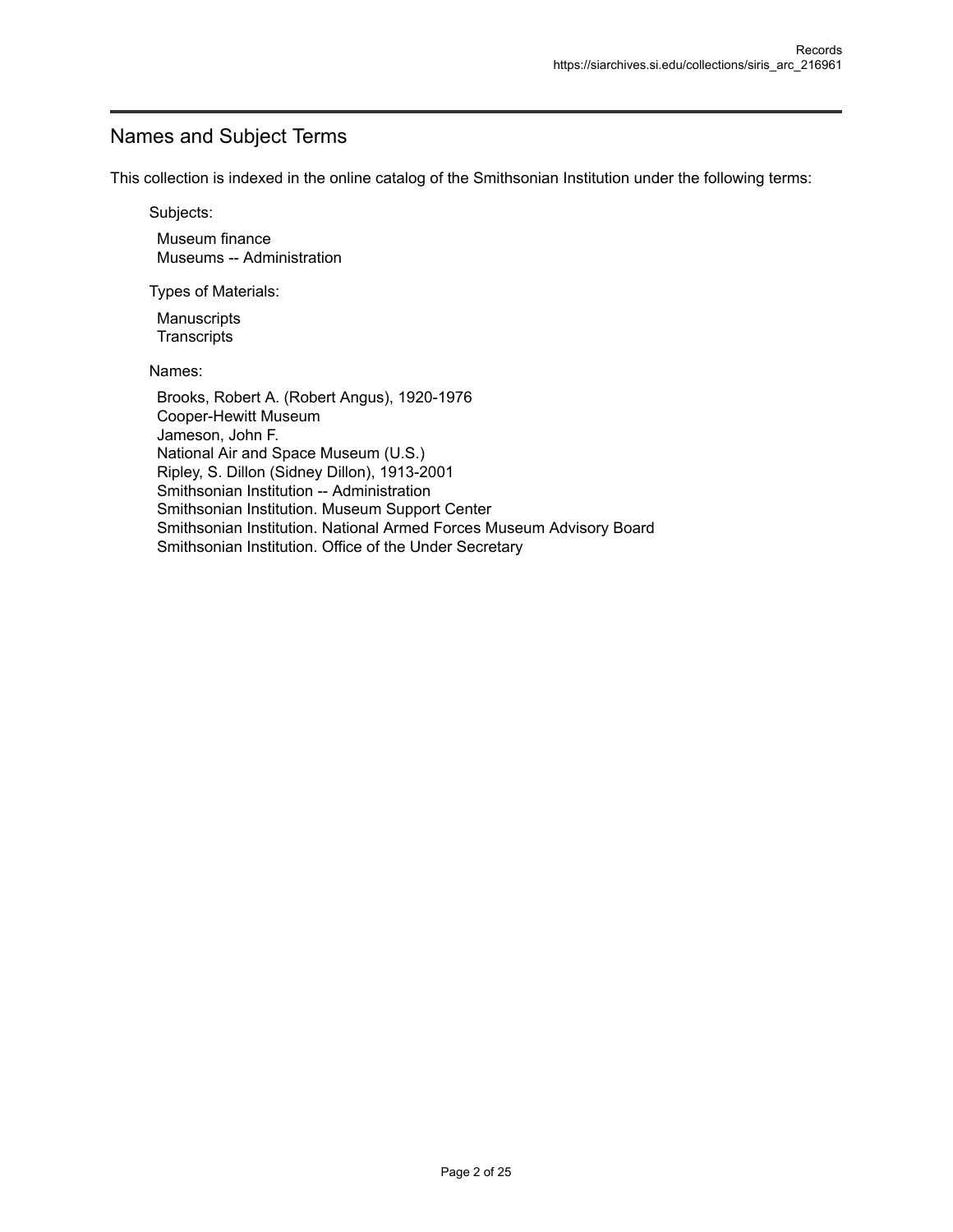## <span id="page-4-0"></span>**Container Listing**

| Box 1 of 26 | Folder 1 Transcripts of Proceedings: In the matter of: The disappearance of<br>Miss Anne Abraham in Labrador. Transcript booklets: November 11, 15, 16,<br>17, 19, 1976 and January 7, 1977 |
|-------------|---------------------------------------------------------------------------------------------------------------------------------------------------------------------------------------------|
| Box 1 of 26 | Folder 2 Audits, Office of, CY 1976                                                                                                                                                         |
| Box 1 of 26 | Folder 3 Associates, CY 1976                                                                                                                                                                |
| Box 1 of 26 | Folder 4 Arts & Industries Building, CY 1976                                                                                                                                                |
| Box 1 of 26 | Folder 5 Anacostia Neighborhood Museum, CY 1975-1976                                                                                                                                        |
| Box 1 of 26 | Folder 6 Administrative Officers Council, CY 1975-1976                                                                                                                                      |
| Box 1 of 26 | Folder 7 Accounting Division, CY 1976                                                                                                                                                       |
| Box 1 of 26 | Folder 8 Barney Studio House, CY 1974-1976                                                                                                                                                  |
| Box 1 of 26 | Folder 9 Bicentennial of the American Revolution, CY 1975-1976                                                                                                                              |
| Box 1 of 26 | Folder 10 Budget, FY 1977                                                                                                                                                                   |
| Box 1 of 26 | Folder 11 Budget, CY 1975-1976                                                                                                                                                              |
| Box 1 of 26 | Folder 12 BMD (Buildings Management Division) implementation group,<br>1974-1975-1976                                                                                                       |
| Box 1 of 26 | Folder 13 Building Managers Council, CY 1976                                                                                                                                                |
| Box 1 of 26 | Folder 14 Center for the Study of Man, CY 1975-1976                                                                                                                                         |
| Box 1 of 26 | Folder 15 Chesapeake Bay Center for Environmental Studies, CY 1975-1976                                                                                                                     |
| Box 1 of 26 | Folder 16 Computer services, CY 1976                                                                                                                                                        |
| Box 1 of 26 | Folder 17 Cooper-Hewitt Museum, CY 1975-1976                                                                                                                                                |
|             | Box 2                                                                                                                                                                                       |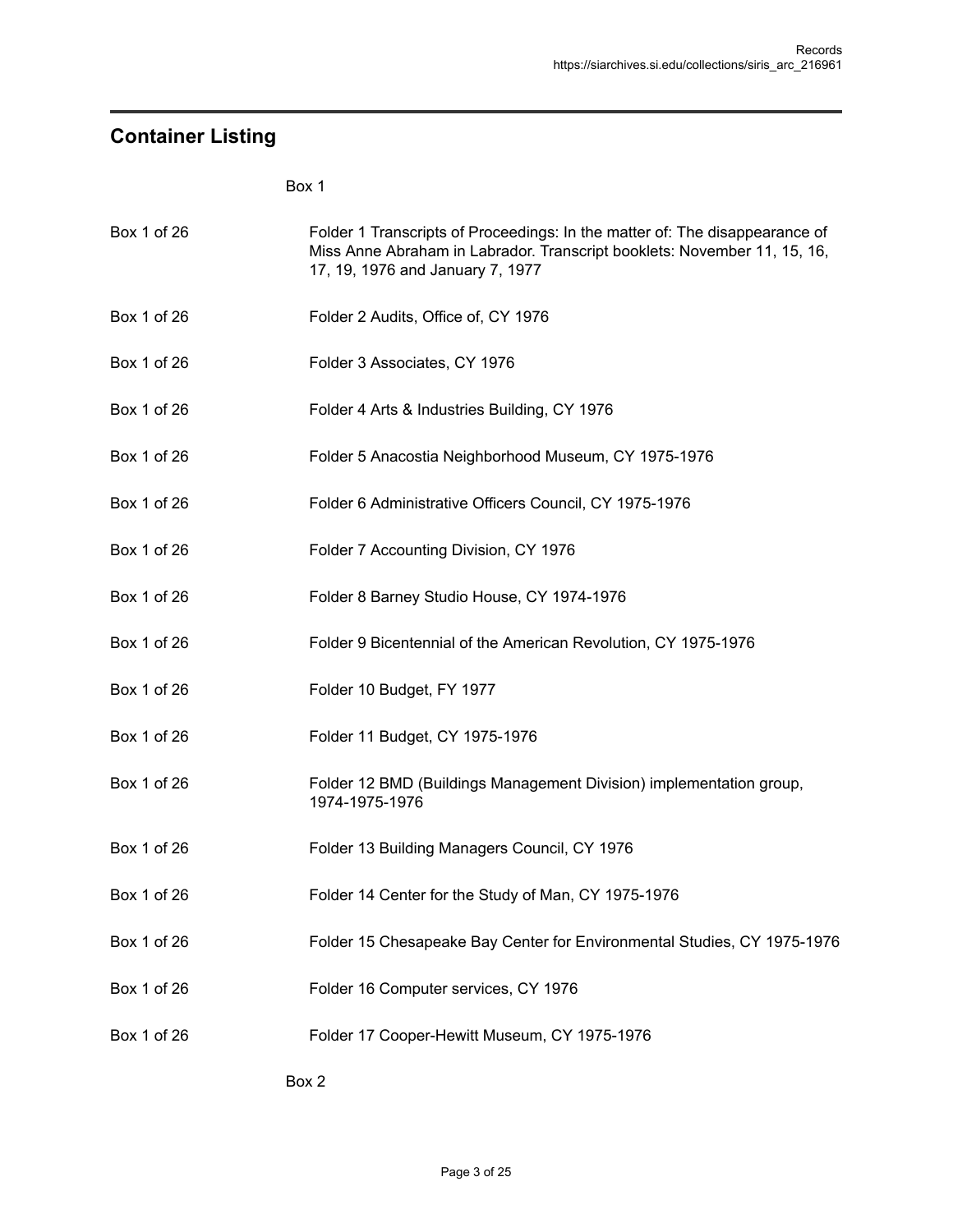- Box 2 of 26 Folder 1 Division of Performing Arts, CY 1976
- Box 2 of 26 Folder 2 Equal Opportunity Office, CY 1976
- Box 2 of 26 Folder 3 Executive Committee meeting minutes, CY 1976
- Box 2 of 26 Folder 4 Facilities Planning and Engineering Services, CY 1975-1976
- Box 2 of 26 Folder 5 Folklife Festival, CY 1976
- Box 2 of 26 Folder 6 General Counsel, CY 1975-1976
- Box 2 of 26 Folder 7 Hirshhorn, CY 1975-1976
- Box 2 of 26 Folder 8 Management Analysis, Office of, CY 1975-1976
- Box 2 of 26 Folder 9 Monthly program report, CY 1976
- Box 2 of 26 Folder 10 Museum of African Art, CY 1975-1976
- Box 2 of 26 Folder 11 Museum of Man, CY 1974, 1975, 1976
- Box 2 of 26 Folder 12 Museum Programs, CY 1975-1976
- Box 2 of 26 Folder 13 Museum Support Facility, CY 1976
- Box 2 of 26 Folder 14 Museum Shops, CY 1975-1976
- Box 2 of 26 Folder 15 National Air and Space Museum 1976
- Box 2 of 26 Folder 16 National Collection of Fine Art, CY 1975-1976
- Box 2 of 26 Folder 17 National Gallery of Art, CY 1975-1976
- Box 2 of 26 Folder 18 National Museum Act, CY 1975-1976
- Box 2 of 26 Folder 19 National Museum of Natural History, CY 1975-1976
- Box 2 of 26 Folder 20 National Park Service, CY 1975-1976
- Box 2 of 26 Folder 21 National Portrait Gallery, CY 1975-1976
- Box 2 of 26 Folder 22 Parking (employee), CY 1975-1976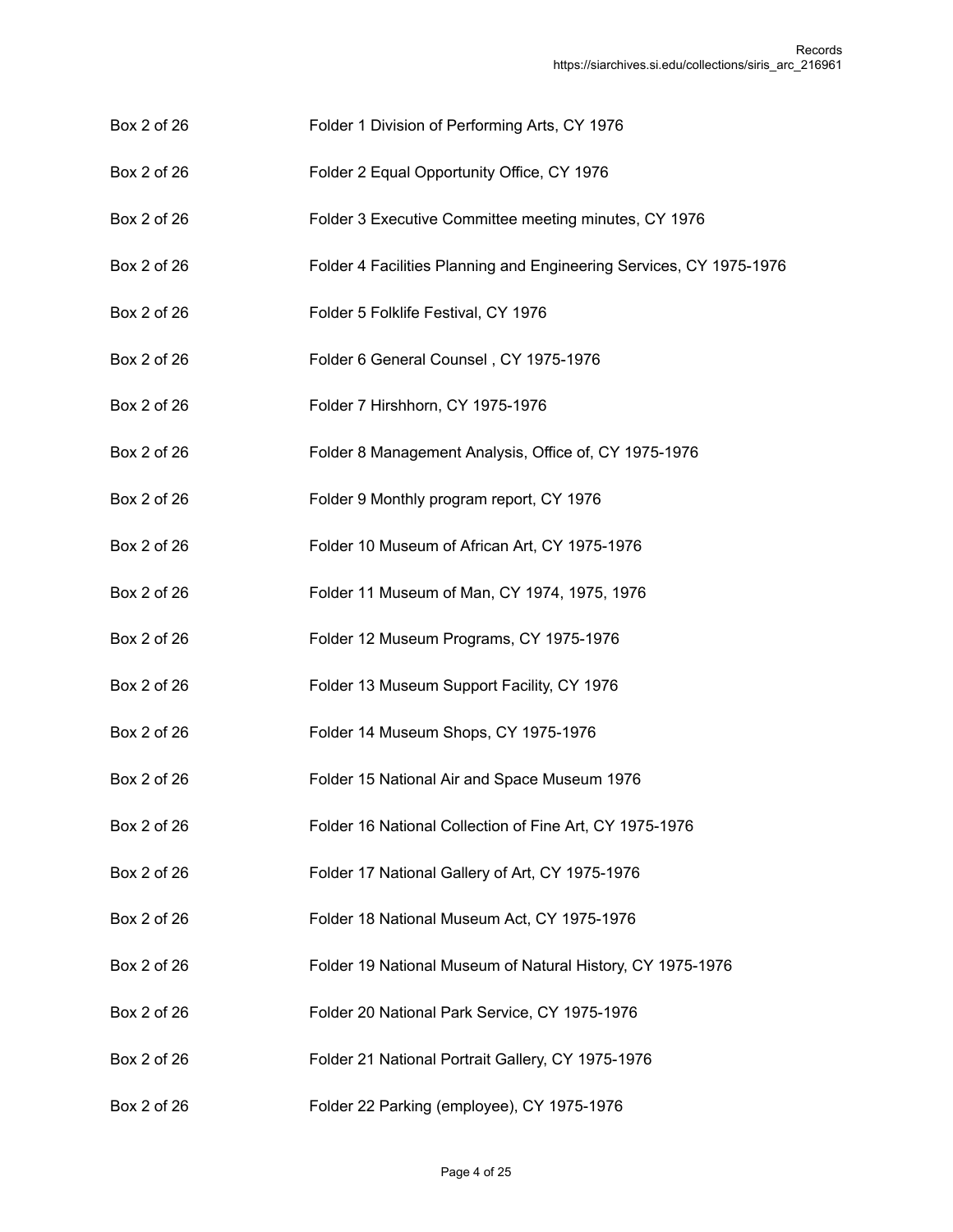Box 2 of 26 Folder 23 Parking (Mall), CY 1976

- Box 3 of 26 Folder 1 Personnel, CY 1976
- Box 3 of 26 Folder 2 Photographic Services, CY 1975-1976
- Box 3 of 26 Folder 3 Plant Services, CY 1975-1976
- Box 3 of 26 Folder 4 Press, CY 1976
- Box 3 of 26 Folder 5 Publications Review Board, CY 1975-1976
- Box 3 of 26 Folder 6 Public Affairs, CY 1975-1976
- Box 3 of 26 Folder 7 Public Service, CY 1975-1976
- Box 3 of 26 Folder 8 Renwick, CY 1975-1976
- Box 3 of 26 Folder 9 Science, Asst. Secretary for, CY 1975-1976
- Box 3 of 26 Folder 10 Smithsonian Council, CY 1976
- Box 3 of 26 Folder 11 Space, CY 1976
- Box 3 of 26 Folder 12 Smithsonian Institution, CY 1975-1976
- Box 3 of 26 Folder 13 Smithsonian Magazine, CY 1974, 1975, 1976
- Box 3 of 26 Folder 14 Smithsonian Research Foundation 1974-1975-1976
- Box 3 of 26 Folder 15 Smithsonian Science Information Exchange, CY 1975-1976
- Box 3 of 26 Folder 16 Smithsonian Tropical Research, CY 1975-1976
- Box 3 of 26 Folder 17 South Yard, CY 1976
- Box 3 of 26 Folder 18 Special events, CY 1975-1976
- Box 3 of 26 Folder 19 Supply Division, CY 1975-1976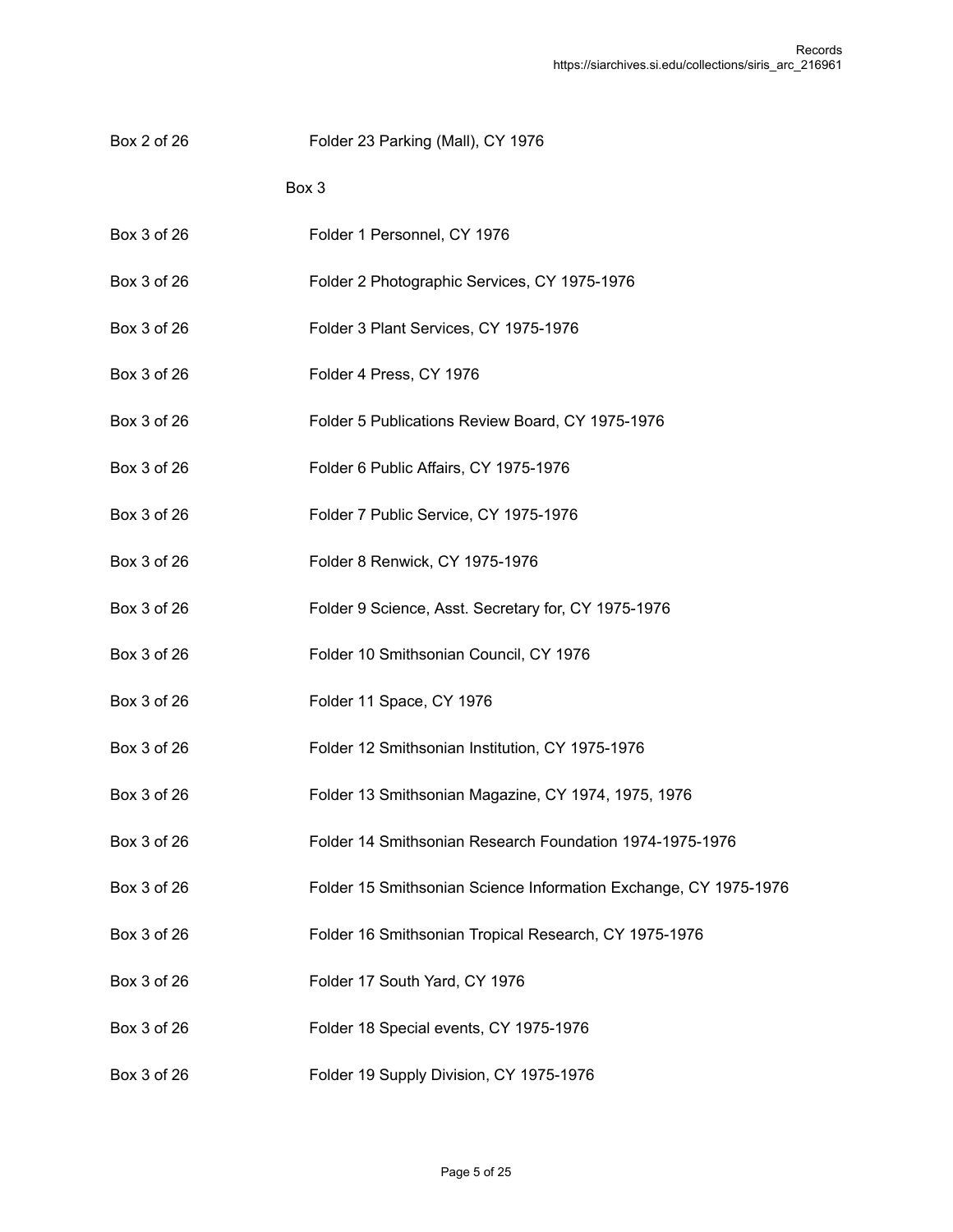- Box 3 of 26 Folder 20 Treasurer, CY 1976
- Box 3 of 26 Folder 21 White House, CY 1976
- Box 3 of 26 Folder 22 Woodrow Wilson Center, CY 1974-1976

- Box 4 of 26 Folder 1 Academic Studies, Office of 1974-1976
- Box 4 of 26 Folder 2 Admission charges July-December 1972
- Box 4 of 26 Folder 3 Annual Report
- Box 4 of 26 Folder 4 Archives, Smithsonian 1973-1976
- Box 4 of 26 Folder 5 Arts and Industries Building, CY 1975
- Box 4 of 26 Folder 6 Associates, Smithsonian Society of, CY 1975
- Box 4 of 26 Folder 7 Audits, Office of, CY 1975
- Box 4 of 26 Folder 8 Awards 1973-1975
- Box 4 of 26 Folder 9 Budget, FY 1976
- Box 4 of 26 Folder 10 Carrousel, CY 1974
- Box 4 of 26 Folder 11 Child care center FY 1975
- Box 4 of 26 Folder 12 Commons, CY 1975-1976
- Box 4 of 26 Folder 13 Contracts, CY 1975-1976
- Box 4 of 26 Folder 14 Correspondence procedures
- Box 4 of 26 Folder 15 Development, Office of, CY 1975-1976
- Box 4 of 26 Folder 16 Elementary and Secondary Education, Office of, CY 1975
- Box 4 of 26 Folder 17 Equal Opportunity Office, CY 1975
- Box 4 of 26 Folder 18 Executive Committee, CY 1975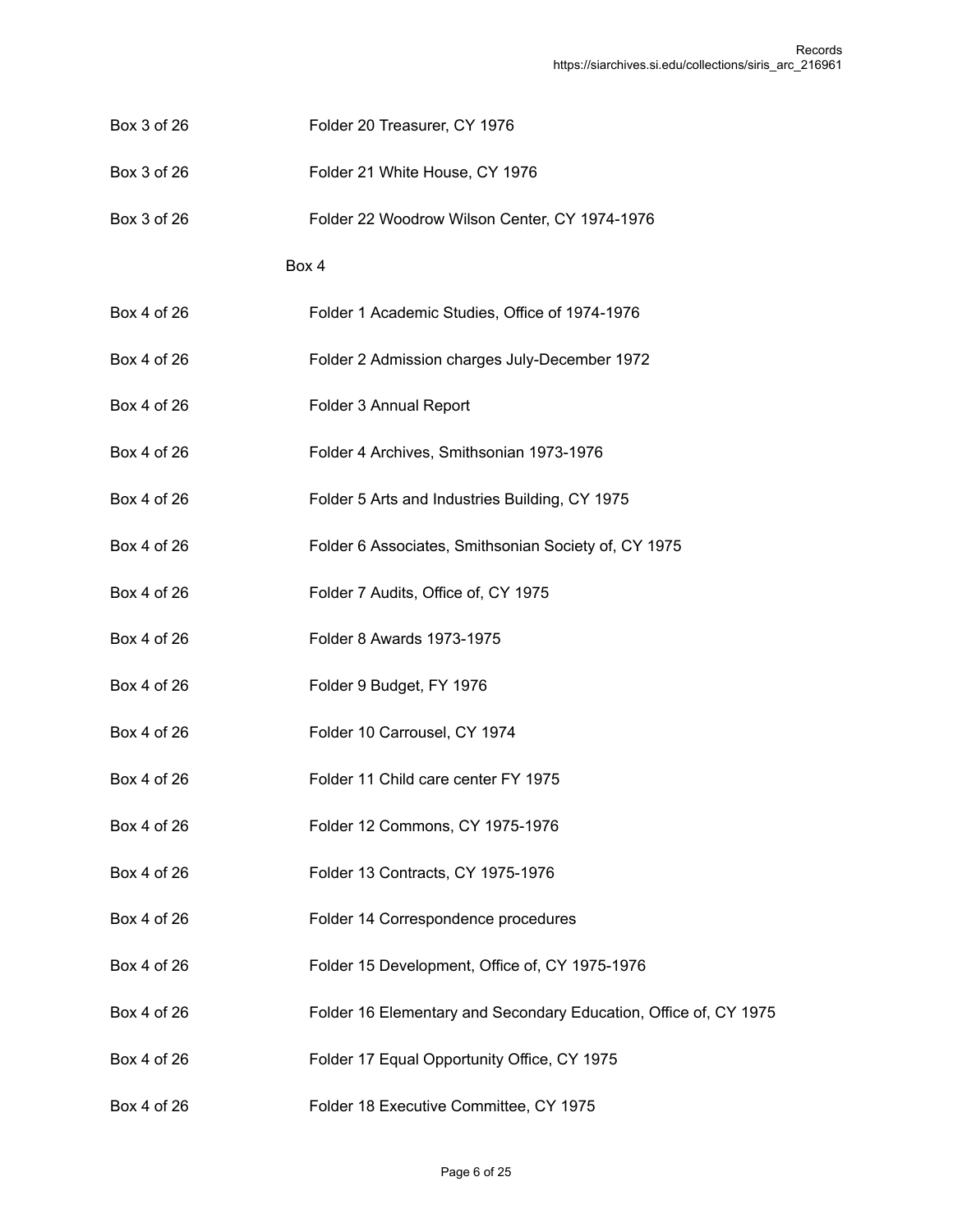- Box 4 of 26 Folder 19 Exhibits, CY 1975
- Box 4 of 26 Folder 20 Fine Arts & Portrait Gallery, CY 1974-1976
- Box 4 of 26 Folder 21 Folklife Festival, CY 1975
- Box 4 of 26 Folder 22 Freer Gallery of Art, CY 1975
- Box 4 of 26 Folder 23 Hillwood, CY 1975
- Box 4 of 26 Folder 24 Information Systems Division, CY 1975
- Box 4 of 26 Folder 25 Johnson-Sea Link, CY 1975
- Box 4 of 26 Folder 26 Mall, CY 1975-1976
- Box 4 of 26 Folder 27 Kennedy Center, CY 1975-1976
- Box 4 of 26 Folder 28 Monthly program report, CY 1975
- Box 4 of 26 Folder 29 "Week-at-a-Glance" (appointments calendar book), 1973

- Box 5 of 26 Folder 1 Museum Programs, Office of, CY 1975
- Box 5 of 26 Folder 2 Museum Support Facility, CY 1975
- Box 5 of 26 Folder 3 National Air and Space Museum, CY 1975
- Box 5 of 26 Folder 4 National Armed Forces Museum Advisory Board, CY 1974-1975
- Box 5 of 26 Folder 5 National Museum of History and Technology, CY 1975
- Box 5 of 26 Folder 6 Office of Management and Budget, CY 1975-1976
- Box 5 of 26 Folder 7 Organizational charts 1972-
- Box 5 of 26 Folder 8 Parking (Mall), CY 1975
- Box 5 of 26 Folder 9 Performing Arts, CY 1975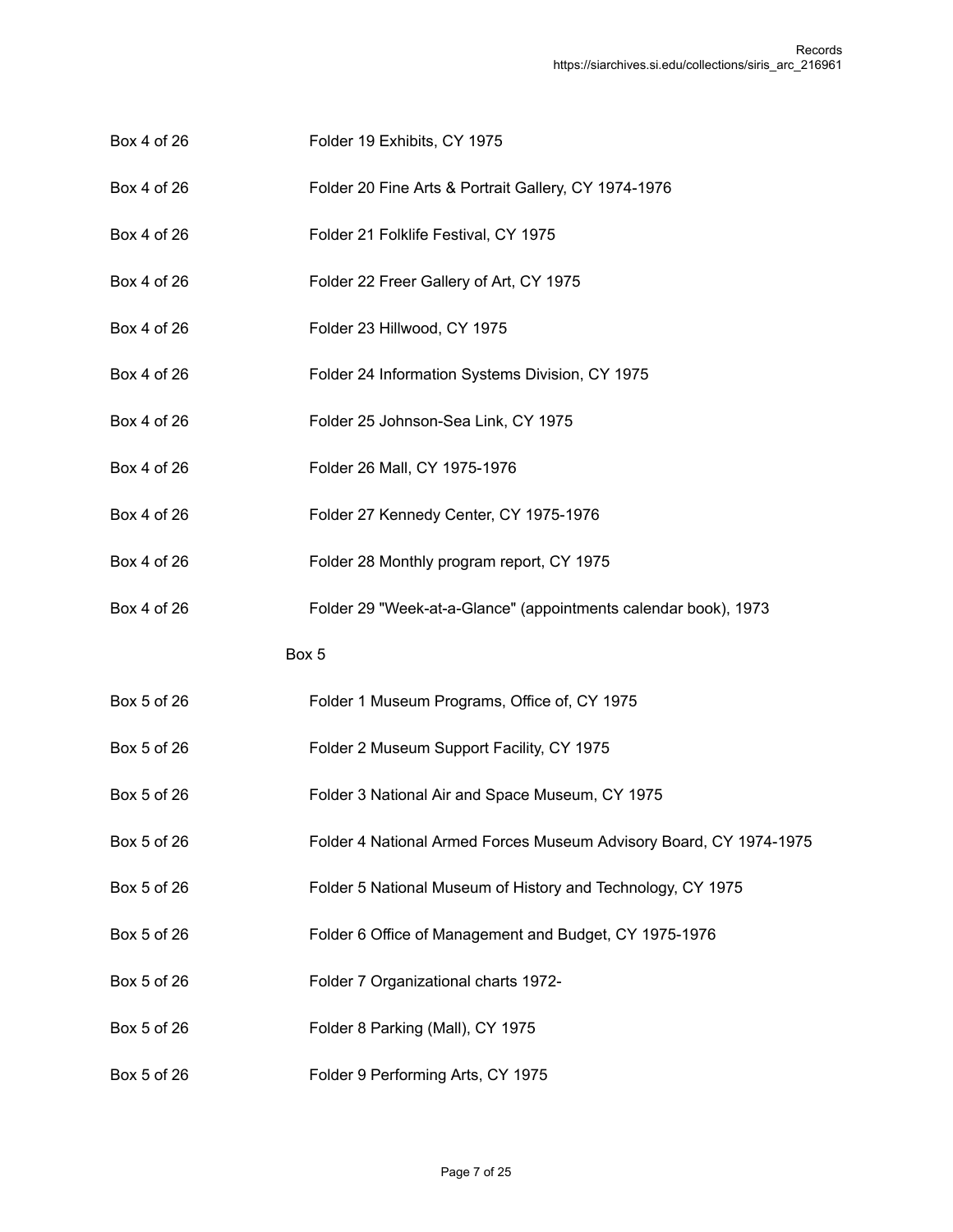- Box 5 of 26 Folder 10 Radiation Biology Lab, CY 1974-1975
- Box 5 of 26 Folder 11 Reading is Fundamental 1973-1974
- Box 5 of 26 Folder 12 Regents, CY 1975
- Box 5 of 26 Folder 13 Regional museums, Arkansas July-December 1972
- Box 5 of 26 Folder 14 Registrar (July-December 1972), CY 1975
- Box 5 of 26 Folder 15 Seminars, Office of, CY 1974-1975
- Box 5 of 26 Folder 16 Smithsonian Astrophysical Observatory, CY 1975
- Box 5 of 26 Folder 17 Smithsonian Council, CY 1975
- Box 5 of 26 Folder 18 Smithsonian Institution Traveling Exhibition Service, CY 1975
- Box 5 of 26 Folder 19 South Yard, CY 1975
- Box 5 of 26 Folder 20 South Yard, CY 1974
- Box 5 of 26 Folder 21 Space, CY 1975
- Box 5 of 26 Folder 22 Space, CY 1974
- Box 5 of 26 Folder 23 Support Activities, office of, CY 1974-1975
- Box 5 of 26 Folder 24 Treasurer, CY 1975
- Box 5 of 26 Folder 25 Under Secretary 1973-1974
- Box 5 of 26 Folder 26 Press, SI, CY 1975
- Box 5 of 26 Folder 27 National Zoological Park, CY 1975
- Box 5 of 26 Folder 28 Personnel, CY 1975

- Box 6 of 26 Folder 1 Academic Studies, office of FY 1977
- Box 6 of 26 Folder 2 Academic Studies, office of, CY 1978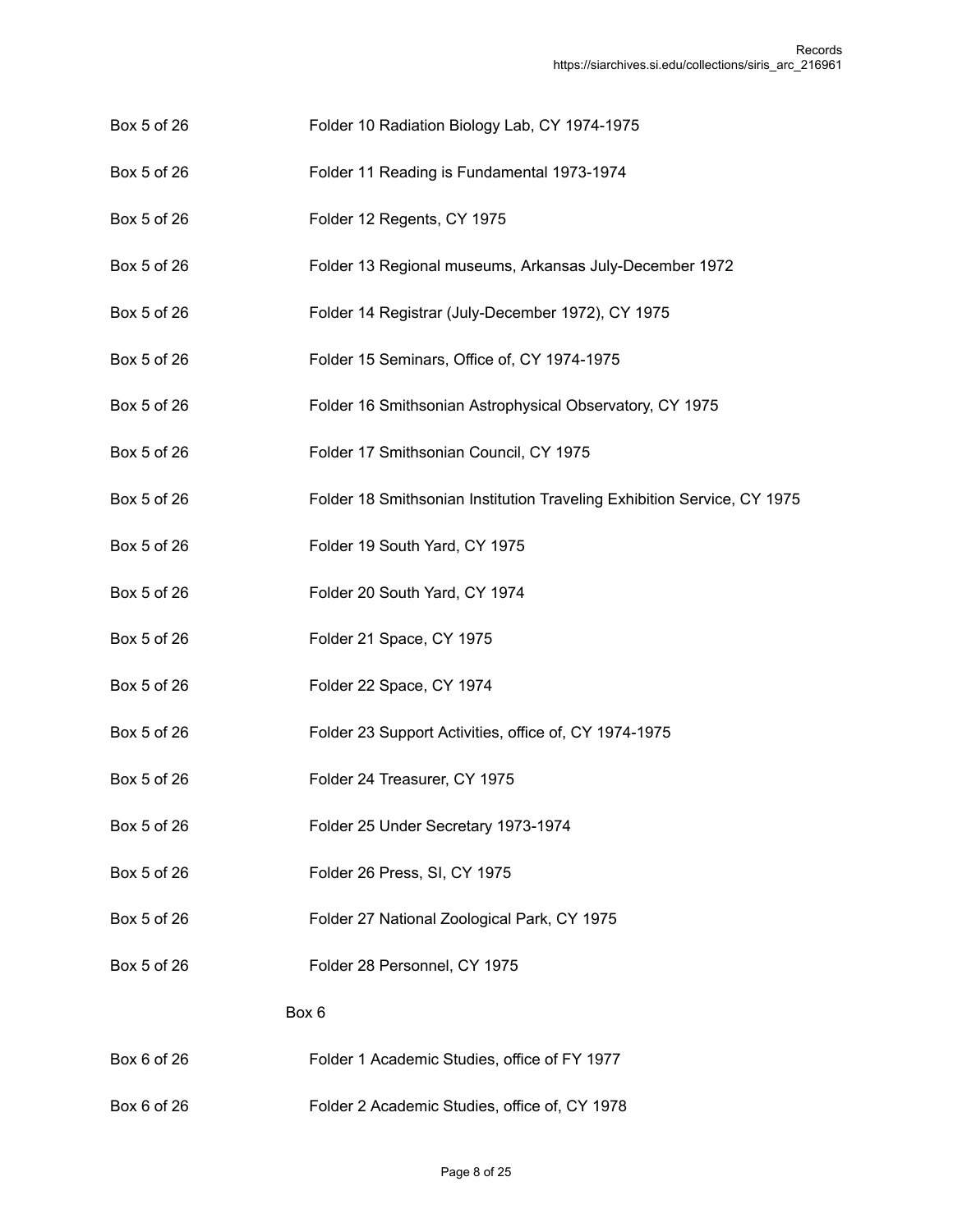- Box 6 of 26 Folder 3 Administrative Officers Council
- Box 6 of 26 Folder 4 Anacostia Neighborhood Museum, CY 1977-1978
- Box 6 of 26 Folder 5 A&I (Arts & Industries) Building, CY 1977
- Box 6 of 26 Folder 6 Audits, CY 1977
- Box 6 of 26 Folder 7 Awards, CY 1976-1977-1978
- Box 6 of 26 Folder 8 Barney House, CY 1977-1978
- Box 6 of 26 Folder 9 Base Analysis 1977-1978
- Box 6 of 26 Folder 10 Chesapeake Bay Center for Environmental Studies, CY 1977
- Box 6 of 26 Folder 11 Collections Management, CY 1976-1977
- Box 6 of 26 Folder 12 Congressional Contacts, CY 1975-1976-1977
- Box 6 of 26 Folder 13 Executive Committee, CY1977
- Box 6 of 26 Folder 14 Exhibits, CY 1976-1977
- Box 6 of 26 Folder 15 Facilities Planning & Engineering Services, CY 1977-1978
- Box 6 of 26 Folder 16 Folklife Festival, CY 1977
- Box 6 of 26 Folder 17 Forward Planning Process
- Box 6 of 26 Folder 18 General Counsel, CY 1977
- Box 6 of 26 Folder 19 Hirshhorn, CY 1977-1978

- Box 7 of 26 Folder 1 Horticulture, Office of FY 1976-1977
- Box 7 of 26 Folder 2 Legislation, CY 1975-1976-1977
- Box 7 of 26 Folder 3 Libraries, Smithsonian, CY 1975-1976-1977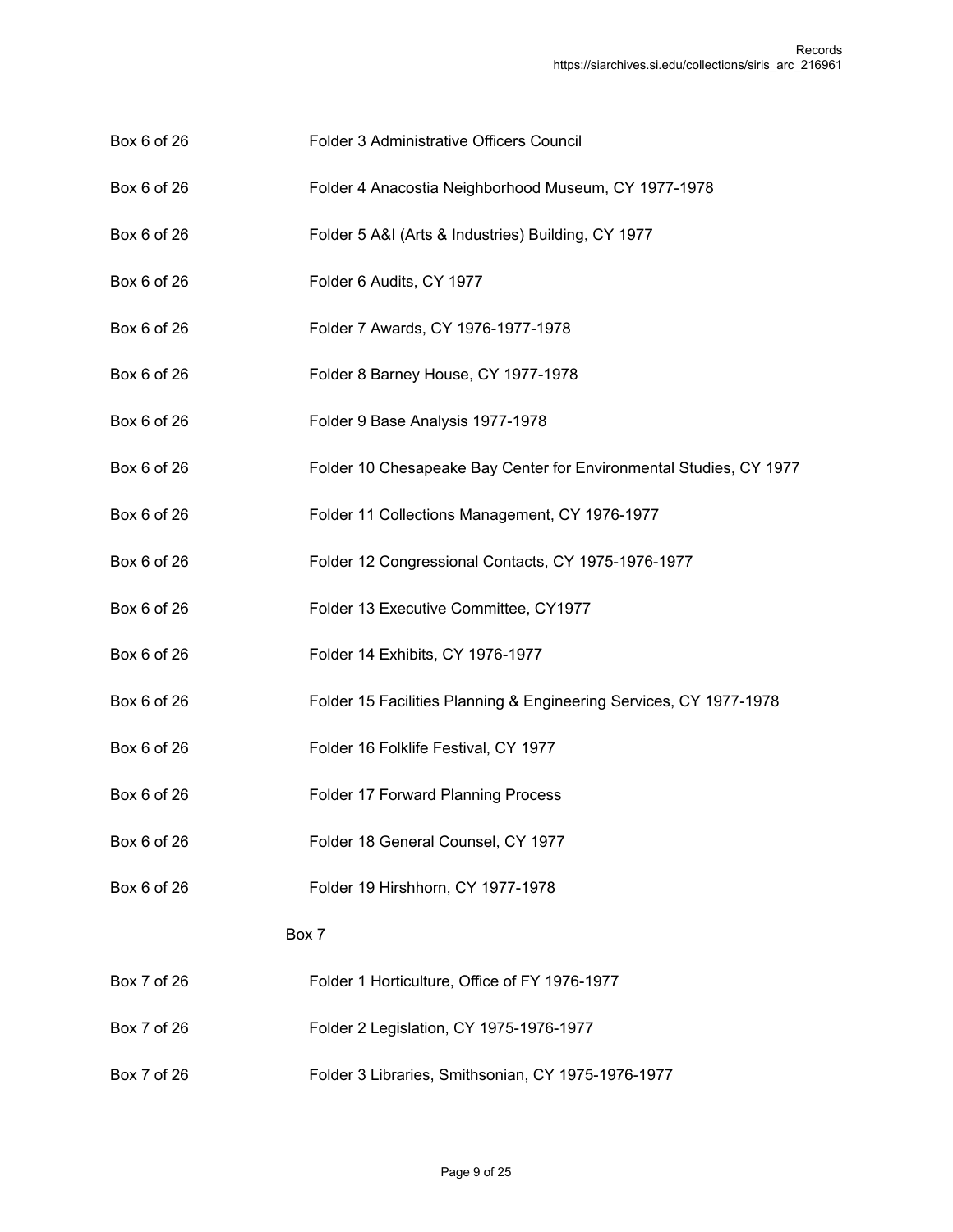- Box 7 of 26 Folder 4 Management & Analysis, Office of, CY 1977
- Box 7 of 26 Folder 5 Natl Air and Space Museum, CY 1977-1978
- Box 7 of 26 Folder 6 National Capital Planning Commission, CY 1975-1976-1977
- Box 7 of 26 Folder 7 National Museum of History and Technology, CY 1976-1977
- Box 7 of 26 Folder 8 National Portrait Gallery, CY 1977
- Box 7 of 26 Folder 9 Office of Symposia and Seminars, CY 1978
- Box 7 of 26 Folder 10 Parking, CY 1976-1977
- Box 7 of 26 Folder 11 Personnel, CY 1977
- Box 7 of 26 Folder 12 Performing Arts, CY 1976-1977
- Box 7 of 26 Folder 13 Photo Services, CY 1977-1978
- Box 7 of 26 Folder 14 Plant Services, CY 1977
- Box 7 of 26 Folder 15 SI Press, CY 1977-1978
- Box 7 of 26 Folder 16 Monthly Program Report, CY 1977
- Box 7 of 26 Folder 17 Protection Services, CY 1975-1976-1977
- Box 7 of 26 Folder 18 Public and Congressional Affairs, CY 1976-1977
- Box 7 of 26 Folder 19 Public Services, CY 1977
- Box 7 of 26 Folder 20 Publishing, Book, CY 1979

- Box 8 of 26 Folder 1 Radiation Biology Lab, CY 1976-1977
- Box 8 of 26 Folder 2 Regents, Board of, CY 1978
- Box 8 of 26 Folder 3 Regents, Board of, CY 1977
- Box 8 of 26 Folder 4 Research Awards Review Panel, CY 1978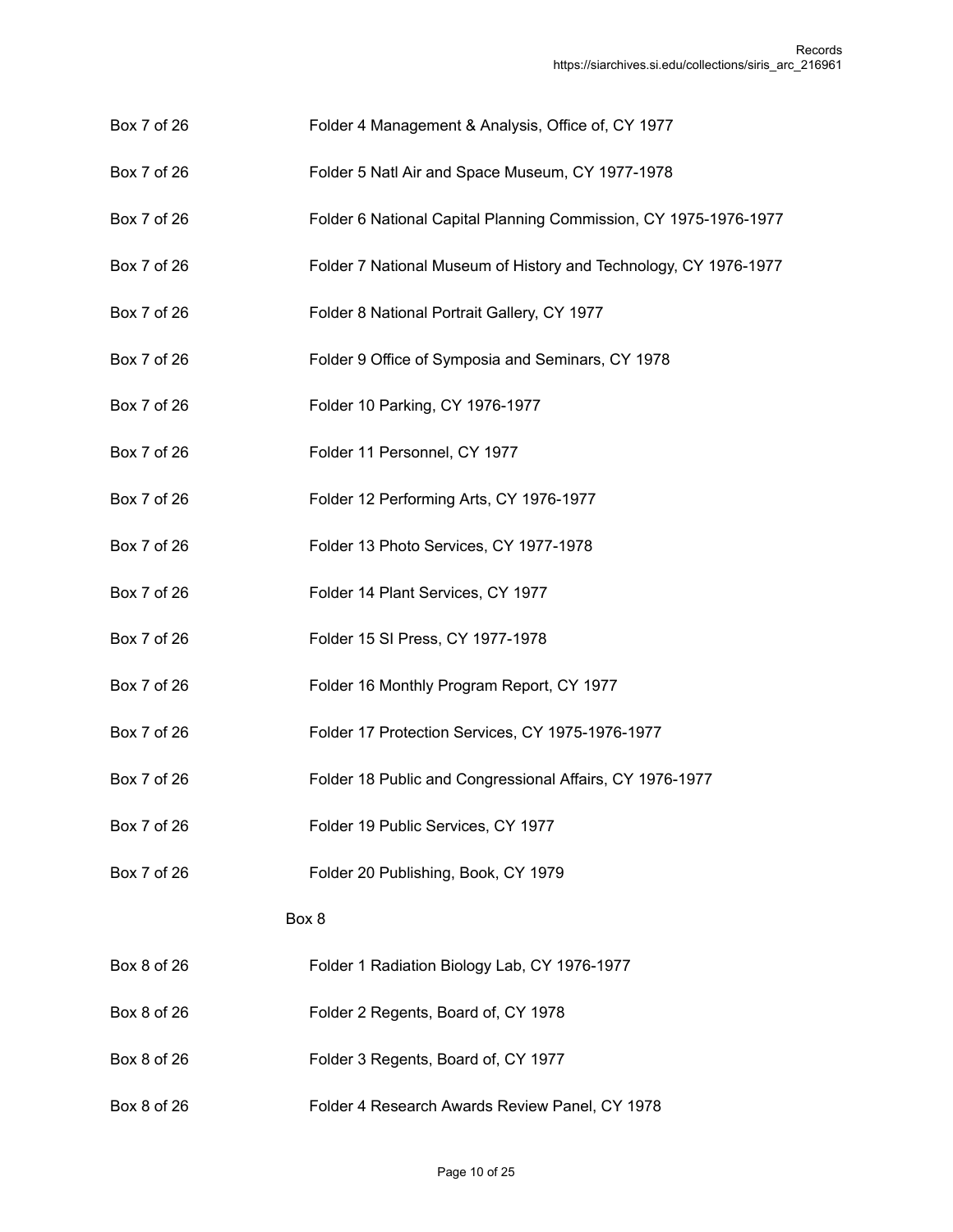- Box 8 of 26 Folder 5 Seminars, CY 1977-1978
- Box 8 of 26 Folder 6 Smithsonian Astrophysical Observatory, CY 1976-1977
- Box 8 of 26 Folder 7 Smithsonian Council, CY 1977-1978
- Box 8 of 26 Folder 8 Smithsonian Institution, CY 1977-1978
- Box 8 of 26 Folder 9 STRI (Smithsonian Tropical Research Institute), CY 1977
- Box 8 of 26 Folder 10 South Yard, CY 1977
- Box 8 of 26 Folder 11 Space, CY 1977
- Box 8 of 26 Folder 12 Support Activities, CY 1976-1977
- Box 8 of 26 Folder 13 Telecommunications, CY 1977-1978
- Box 8 of 26 Folder 14 Travel Regulations
- Box 8 of 26 Folder 15 Treasurer, CY 1977-1978

- Box 9 of 26 Folder 1 Union Matters, CY 1976-1977-1978
- Box 9 of 26 Folder 2 Woodrow Wilson Center, CY 1977-1978
- Box 9 of 26 Folder 3 Zoo, CY 1976-1977
- Box 9 of 26 Folder 4 Archives of American Art, 1977-1979
- Box 9 of 26 Folder 5 Associates, CY 1977-1978
- Box 9 of 26 Folder 6 Audits, CY 1978-1979 Budget FY 1980
- Box 9 of 26 Folder 7 Budget Matters, CY 1978
- Box 9 of 26 Folder 8 Chesapeake Bay Center, CY 1978-1979
- Box 9 of 26 Folder 9 Computer Services, CY 1977/1978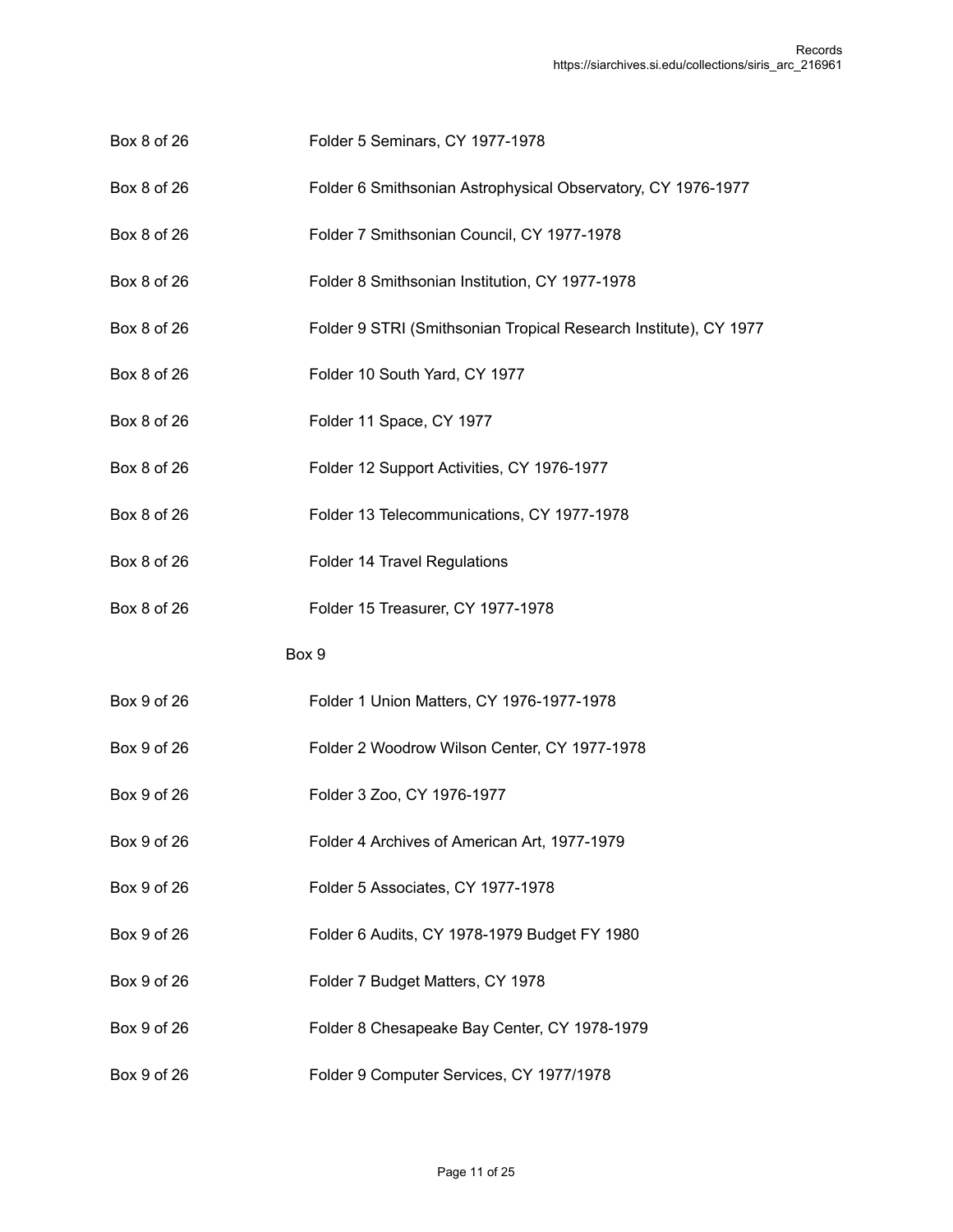- Box 9 of 26 Folder 10 Contracts, CY 1977-1979
- Box 9 of 26 Folder 11 Cooper-Hewitt, 1977-1978
- Box 9 of 26 Folder 12 Division of Performing Arts, CY 1977-1979
- Box 9 of 26 Folder 13 Equal Employment Opportunity, CY 1977-1978

- Box 10 of 26 Folder 1 Executive Committee, CY 1978-1979
- Box 10 of 26 Folder 2 Exhibits, CY 1978-1979
- Box 10 of 26 Folder 3 Five-year Plan 1980-1984
- Box 10 of 26 Folder 4 Folklife Activities, CY 1978-1979
- Box 10 of 26 Folder 5 General Accounting Office, CY 1978-1979
- Box 10 of 26 Folder 6 Inaugural, CY 1977
- Box 10 of 26 Folder 7 International Environmental Programs
- Box 10 of 26 Folder 8 Management Analysis Office, CY 1978
- Box 10 of 26 Folder 9 Museum of African Art, CY 1977-1978
- Box 10 of 26 Folder 10 Museum Programs, 1977-1979
- Box 10 of 26 Folder 11 National Capital Planning Commission, CY 1978
- Box 10 of 26 Folder 12 National Museum of History and Technology, CY 1978-1979
- Box 10 of 26 Folder 13 National Museum of Natural History, CY 1977-1978
- Box 10 of 26 Folder 14 National Park Service, CY 1977-1978
- Box 10 of 26 Folder 15 Parking, CY 1978
- Box 10 of 26 Folder 16 Performing Arts, CY 1978-1979
- Box 10 of 26 Folder 17 Personnel, January-June 1979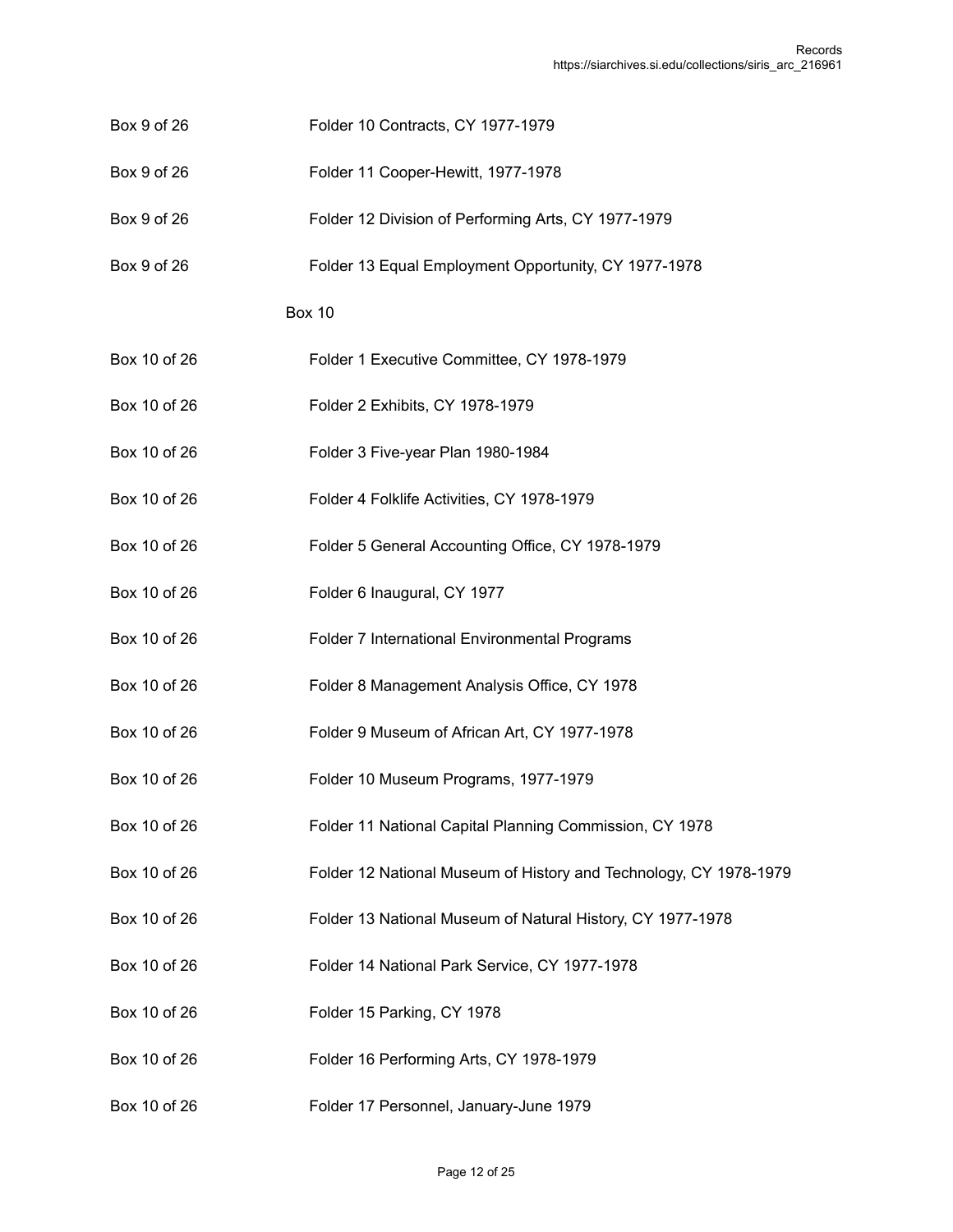Box 10 of 26 Folder 18 Personnel, January-June, 1979

Box 11

- Box 11 of 26 Folder 1 Personnel, CY 1978
- Box 11 of 26 Folder 2 Plant Services, CY 1978
- Box 11 of 26 Folder 3 Monthly Program Report, CY 1978
- Box 11 of 26 Folder 4 Protection Services, Office of, CY 1978-1979
- Box 11 of 26 Folder 5 Public Affairs, CY 1977-1979
- Box 11 of 26 Folder 6 Regents, CY 1979
- Box 11 of 26 Folder 7 Renwick Gallery, CY 1977-1979
- Box 11 of 26 Folder 8 Restoration and Renovation, CY 1978
- Box 11 of 26 Folder 9 Science Matters, CY 1977-1979
- Box 11 of 26 Folder 10 SI Building, CY 1975-1977
- Box 11 of 26 Folder 11 Smithsonian Astrophysical Observatory, CY 1978-1979
- Box 11 of 26 Folder 12 Smithsonian Tropical Research Institute, CY 1978
- Box 11 of 26 Folder 13 Smithsonian Year

- Box 12 of 26 Folder 1 Space, CY 1978
- Box 12 of 26 Folder 2 Special Foreign Currency, CY Program
- Box 12 of 26 Folder 3 Support Activities, CY 1978-1979
- Box 12 of 26 Folder 4 Treasurer, CY 1979
- Box 12 of 26 Folder 5 Under Secretary, Office of, CY 1975-1977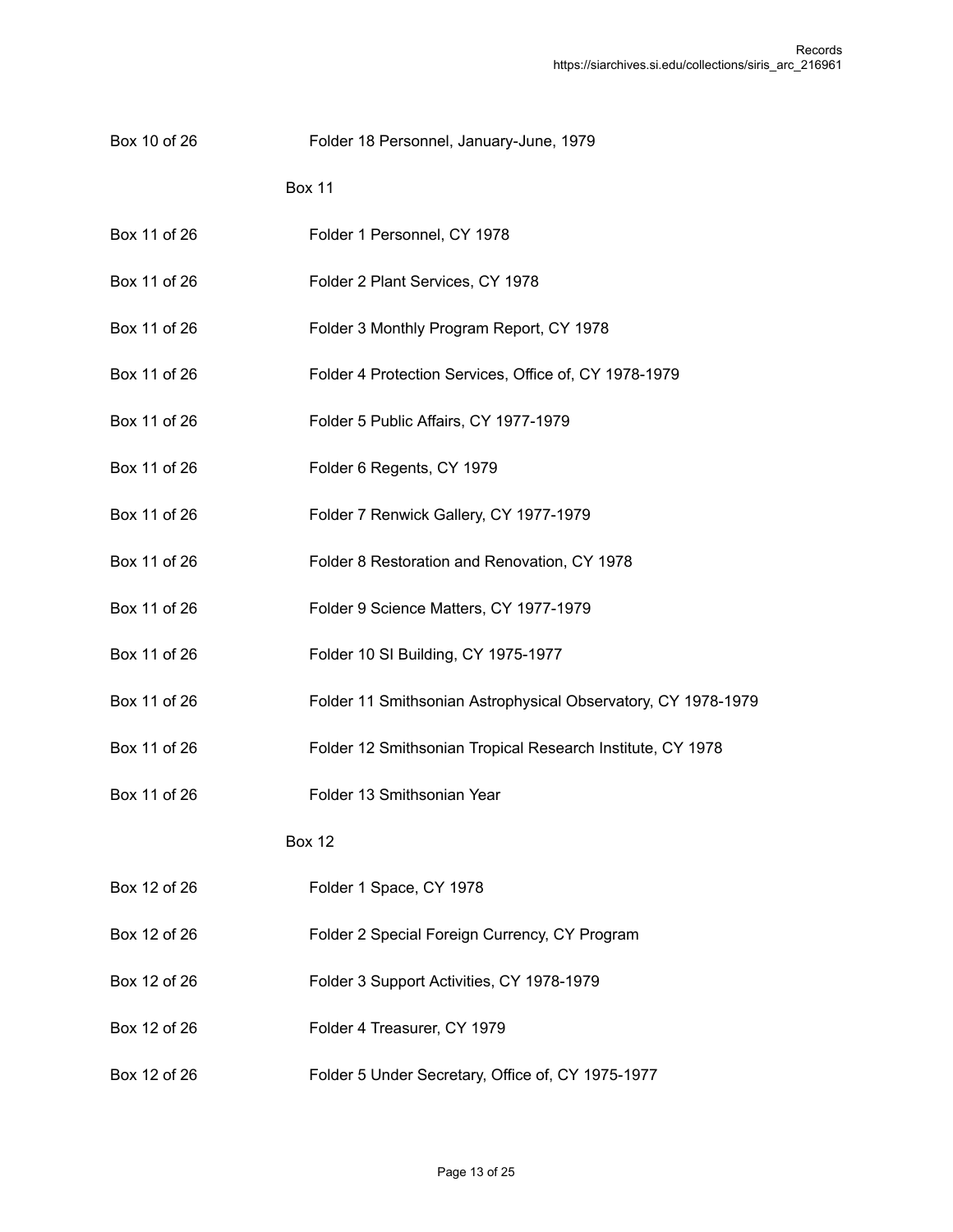- Box 12 of 26 Folder 6 Vehicles, Smithsonian (Including Cars, Shuttle, London Bus)
- Box 12 of 26 Folder 7 Woodrow Wilson Center, CY 1979
- Box 12 of 26 Folder 8 Zoo, CY 1978
- Box 12 of 26 Folder 9 1972 Week-at-a-glance
- Box 12 of 26 Folder 10 1974 Daily Reminder
- Box 12 of 26 Folder 11 1975 Standard Diary
- Box 12 of 26 Folder 12 Administrative Officers Council, CY 1978-1979
- Box 12 of 26 Folder 13 A&I Building
- Box 12 of 26 Folder 14 Audiovisual, CY 1977-1979
- Box 12 of 26 Folder 15 Building Managers Council, CY 1977-1980
- Box 12 of 26 Folder 16 Business Management, CY 1979-1980
- Box 12 of 26 Folder 17 Computer Services, CY 1979
- Box 12 of 26 Folder 18 Congressional Contacts, CY 1978-1980
- Box 12 of 26 Folder 19 Development, Office of, CY 1977-1980
- Box 12 of 26 Folder 20 Energy Conservation
- Box 12 of 26 Folder 21 Equal Opportunity, CY 1979

- Box 13 of 26 Folder 1 Equal Opportunity, CY 1980
- Box 13 of 26 Folder 2 Exhibits, CY 1980
- Box 13 of 26 Folder 3 Facilities Planning, CY 1979-1980
- Box 13 of 26 Folder 4 Fellowships and Grants, CY 1978-1980
- Box 13 of 26 Folder 5 Financial Reports FY 1980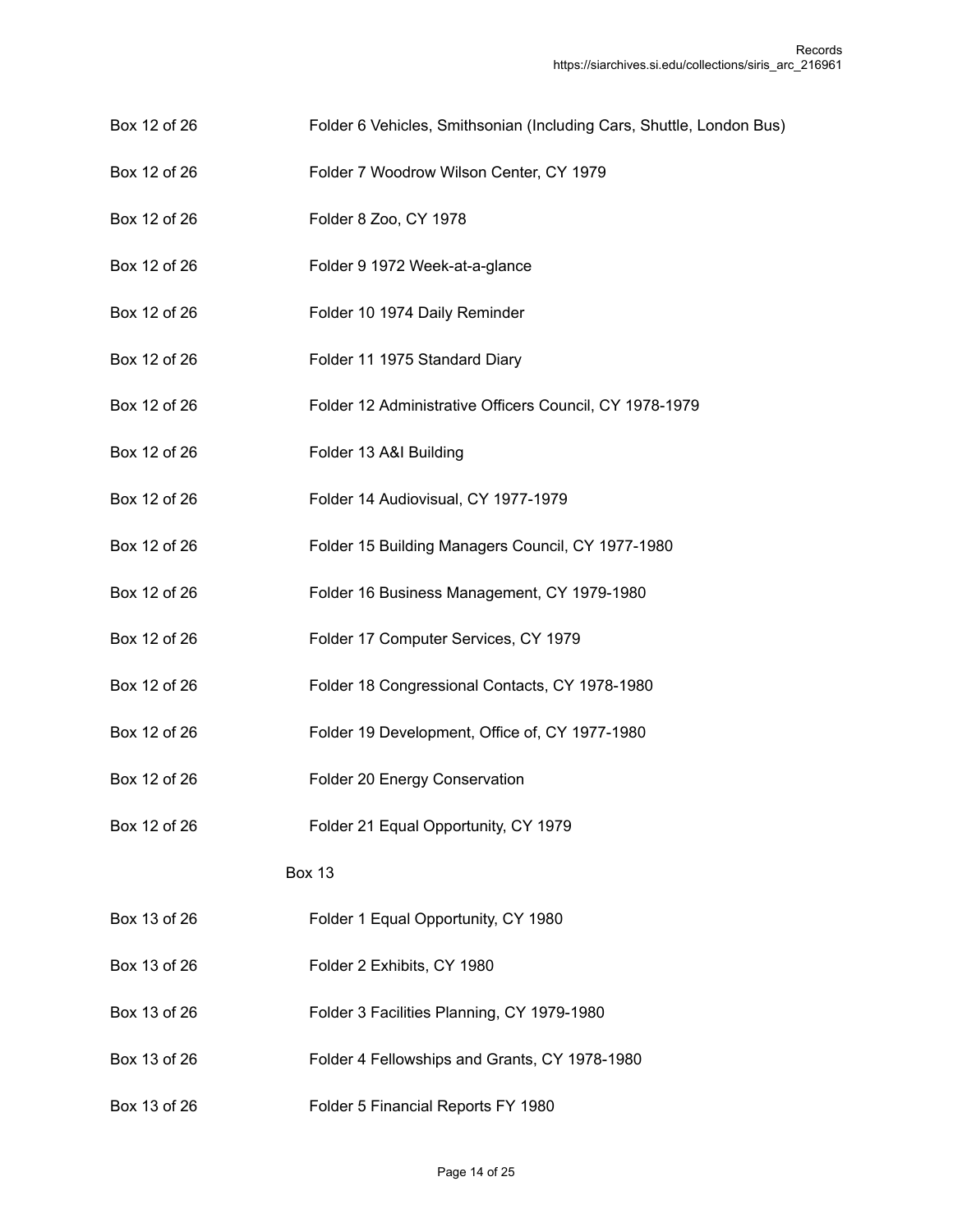- Box 13 of 26 Folder 6 Foreign Currency, 1976
- Box 13 of 26 Folder 7 General Counsel, FY 1978-1979
- Box 13 of 26 Folder 8 Management Analysis, CY 1979
- Box 13 of 26 Folder 9 Metrication, CY 1979
- Box 13 of 26 Folder 10 Miscellaneous
- Box 13 of 26 Folder 11 Museum Support Center, CY 1977
- Box 13 of 26 Folder 12 Museum Support Center, CY 1978
- Box 13 of 26 Folder 13 Museum Support Center, CY 1979

- Box 14 of 26 Folder 1 Fort Hill Site, CY 1973-1974
- Box 14 of 26 Folder 2 Administrative Systems Division Study, November 1970
- Box 14 of 26 Folder 3 Popular Publishing
- Box 14 of 26 Folder 4 National Capital Planning Commission, CY 1979-1980
- Box 14 of 26 Folder 5 Office of Management and Budget, CY 1977-1978
- Box 14 of 26 Folder 6 Parking, CY 1979
- Box 14 of 26 Folder 7 Pennsylvania Avenue Development Corporation, CY 1976-1980
- Box 14 of 26 Folder 8 Personnel, July-December 1979
- Box 14 of 26 Folder 9 Personnel, CY 1980
- Box 14 of 26 Folder 10 Press, CY 1979-1980
- Box 14 of 26 Folder 11 Program Report, CY 1979
- Box 14 of 26 Folder 12 Public and Congressional Information, CY 1978-1980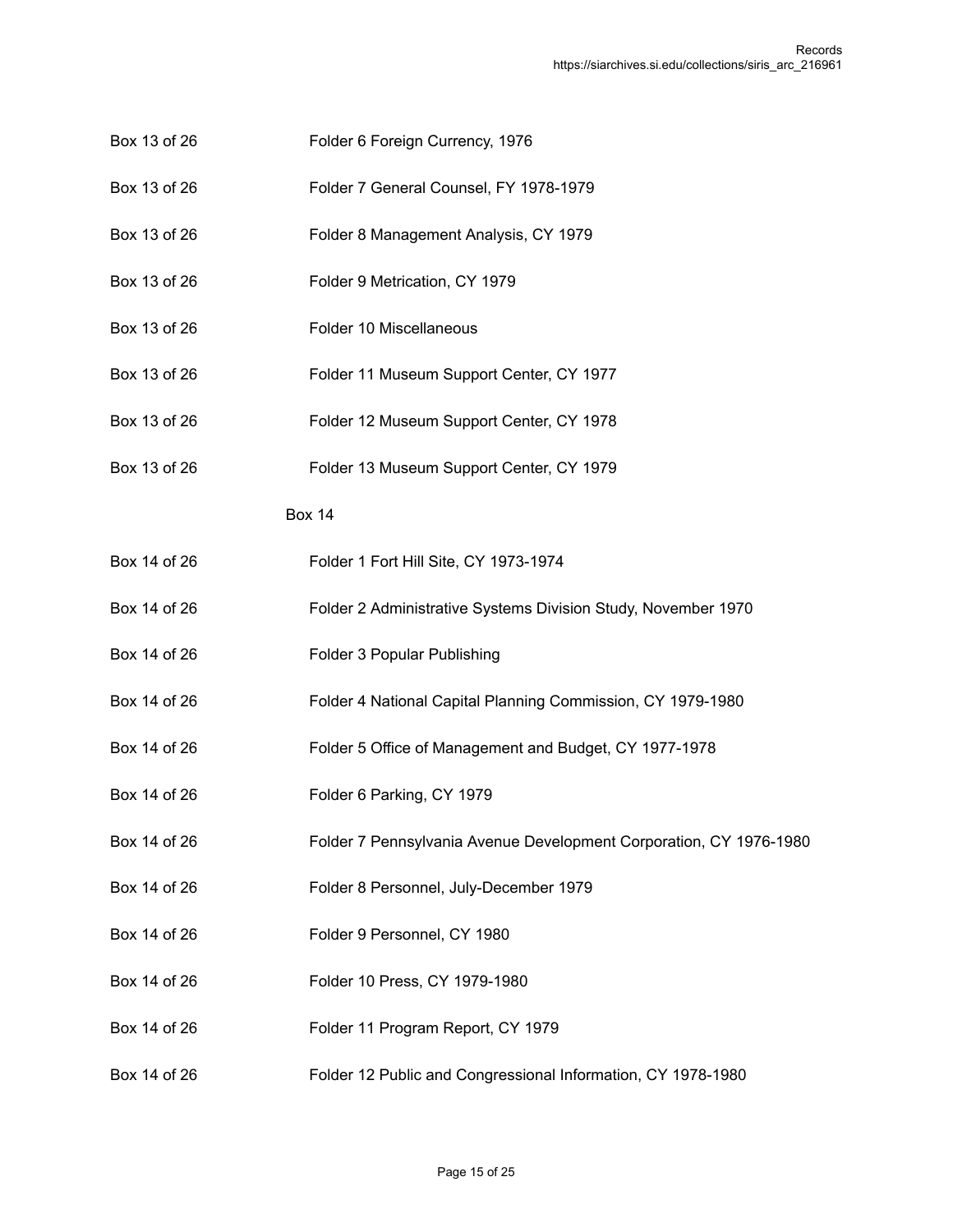- Box 14 of 26 Folder 13 Public Service, CY 1978-1980
- Box 14 of 26 Folder 14 Publishing, CY 1978-1979
- Box 14 of 26 Folder 15 Radiation Biology Laboratory, CY 1978-1979
- Box 14 of 26 Folder 16 R&R, CY 1979

- Box 15 of 26 Folder 1 Smithsonian Research Foundation, CY 1977
- Box 15 of 26 Folder 2 Smithsonian Research Foundation, CY 1978-1980
- Box 15 of 26 Folder 3 Solar Energy, CY 1977-1978
- Box 15 of 26 Folder 4 South Garden, CY 1978-1979
- Box 15 of 26 Folder 5 Supply Services, CY 1977-1979
- Box 15 of 26 Folder 6 Treasurer, CY 1980
- Box 15 of 26 Folder 7 Union Matters, CY 1979
- Box 15 of 26 Folder 8 Zoo, CY 1979
- Box 15 of 26 Folder 9 Daily Reminder, 1976
- Box 15 of 26 Folder 10 Miscellaneous Papers
- Box 15 of 26 Folder 11 Labor Relations
- Box 15 of 26 Folder 12 Aircraft/Boat, CY 1979/1980
- Box 15 of 26 Folder 13 ADP (Automatic Data Processing) Groups, 1979/1980
- Box 15 of 26 Folder 14 Anthropological Film Archive, CY 1977-1979

- Box 16 of 26 Folder 1 Auxiliary Activities, CY 1979/1980
- Box 16 of 26 Folder 2 Budget, FY 1981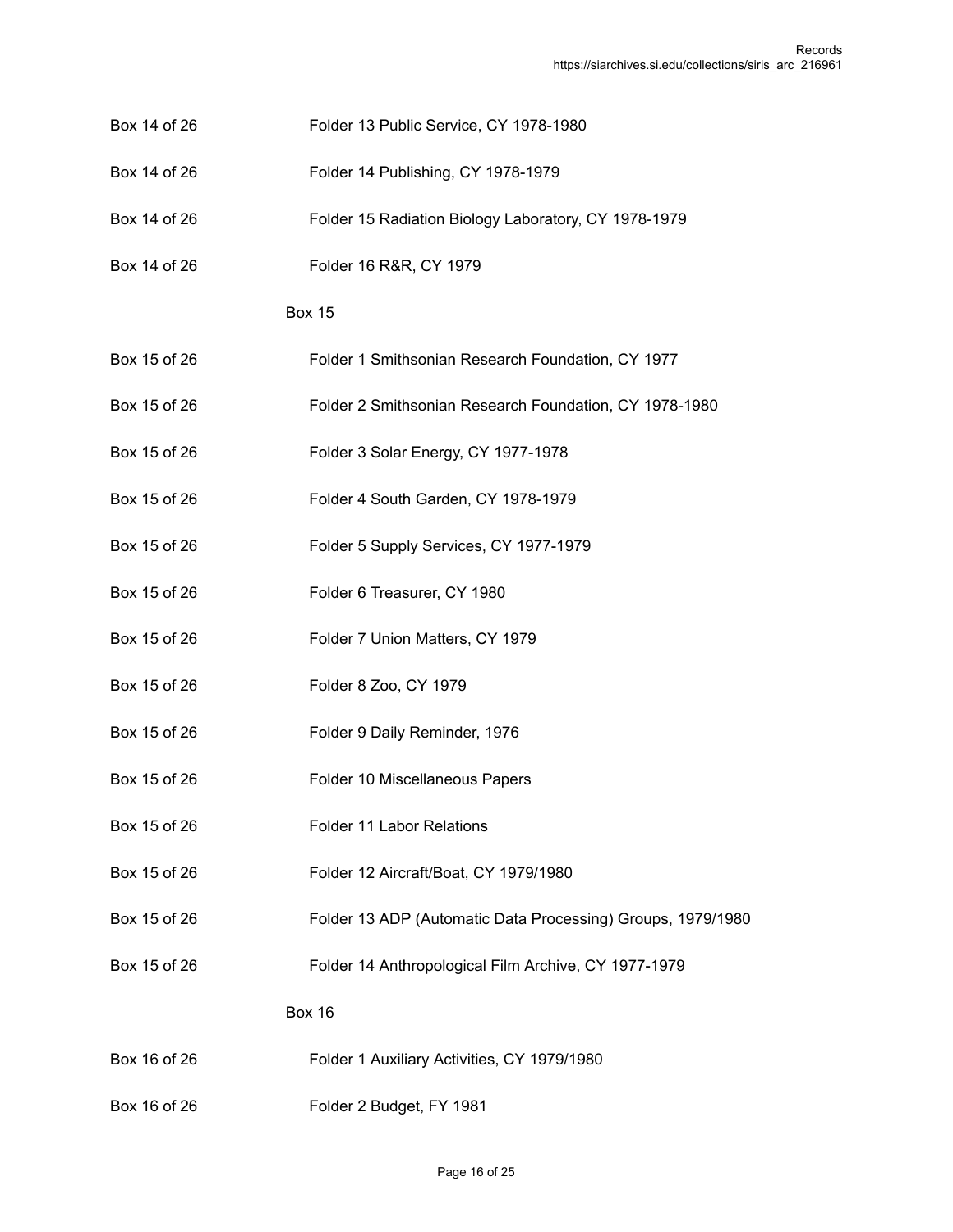- Box 16 of 26 Folder 3 Collections Management, CY 1978-1980
- Box 16 of 26 Folder 4 Computer-Services, CY 1980
- Box 16 of 26 Folder 5 Equal Opportunity, July-December 1980
- Box 16 of 26 Folder 6 Executive Resources Board, CY 1979/1980
- Box 16 of 26 Folder 7 Five-Year Plan, FY 1981-1985
- Box 16 of 26 Folder 8 Miscellaneous, CY 1979-1980
- Box 16 of 26 Folder 9 Museum of African Art, CY 1979-1981
- Box 16 of 26 Folder 10 Museum Support Center, CY 1980
- Box 16 of 26 Folder 11 Office of Management & Budget, CY 1979
- Box 16 of 26 Folder 12 Ombudsman, Smithsonian, CY 1977-1980
- Box 16 of 26 Folder 13 Paid Parking, CY 1979

- Box 17 of 26 Folder 1 Performance Appraisal, CY 1979
- Box 17 of 26 Folder 2 Personnel, July/December 1980
- Box 17 of 26 Folder 3 Photo Services, CY 1979
- Box 17 of 26 Folder 4 Program Report, CY 1980
- Box 17 of 26 Folder 5 Protection, CY 1980
- Box 17 of 26 Folder 6 Regents, CY 1980
- Box 17 of 26 Folder 7 Smithsonian Council, CY 1979-1980
- Box 17 of 26 Folder 8 South Quadrangle, CY 1980
- Box 17 of 26 Folder 9 Space, CY 1979-1980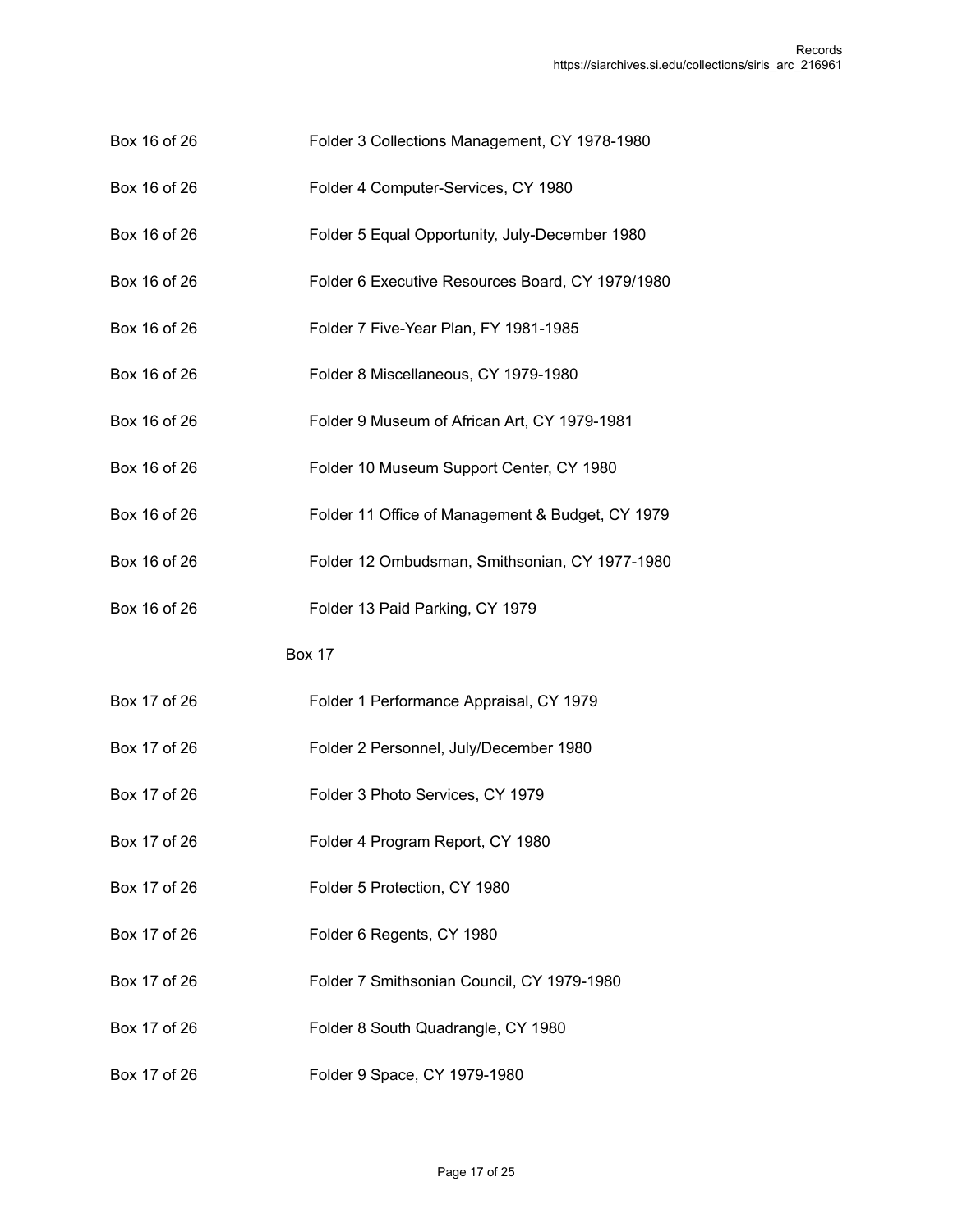- Box 17 of 26 Folder 10 Special Events, CY 1977-1980
- Box 17 of 26 Folder 11 Supply Services, CY 1980
- Box 17 of 26 Folder 12 Supply Services: Consolidated Report of Smithsonian Institution Contracts, 1974-1975-1976

- Box 18 of 26 Folder 1 Training, CY 1979-1980
- Box 18 of 26 Folder 2 Travel, CY 1979-1980
- Box 18 of 26 Folders 3-4 Daily Reminders, CY 1977 & 1978
- Box 18 of 26 Folder 5 Anacostia Museum, CY 1979-1981
- Box 18 of 26 Folder 6 Anthropological Film Center, CY 1980-1981
- Box 18 of 26 Folder 7 Assistant Secretary/Administration, CY 1978-1981
- Box 18 of 26 Folder 8 Associates, CY 1979-1986
- Box 18 of 26 Folder 9 Audits, CY 1980-1981
- Box 18 of 26 Folder 10 Awards, CY 1979-1981
- Box 18 of 26 Folder 11 Budget, FY 1981
- Box 18 of 26 Folder 12 Budget Matters, 1980-1981
- Box 18 of 26 Folder 13 Business Management, CY 1981-1982
- Box 18 of 26 Folder 14 Chesapeake Bay Center, CY 1980-1981
- Box 18 of 26 Folder 15 Collections Management, CY 1981
- Box 18 of 26 Folder 16 Computer Services, CY 1981-1982
- Box 18 of 26 Folder 17 Conservation, CY 1978-1980
- Box 18 of 26 Folder 18 Contracts Relatives of SI Personnel, CY 1979-1981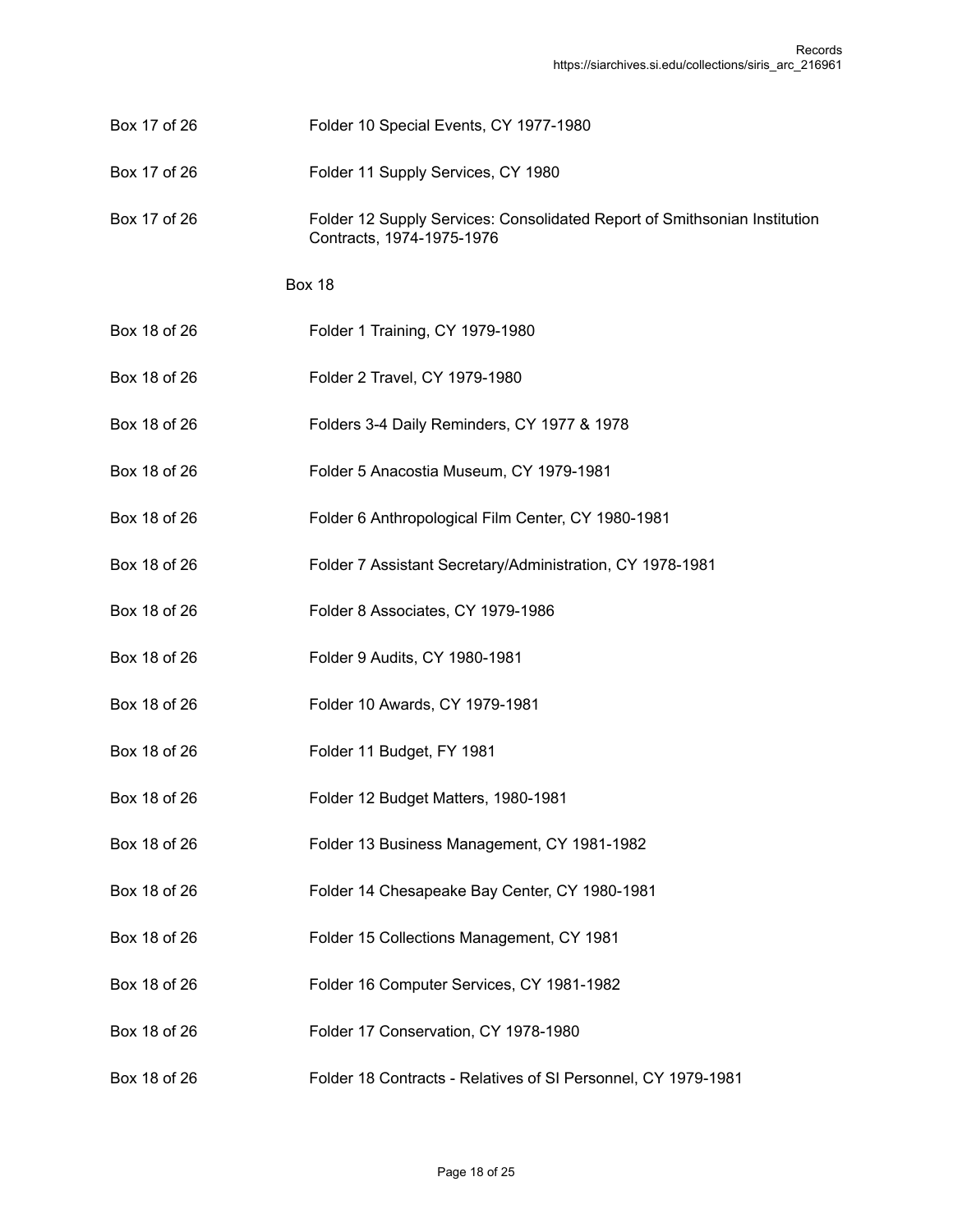- Box 18 of 26 Folder 19 Contracts CY 1980-1981
- Box 18 of 26 Folder 20 Copy Machines CY 1980
	- Box 19
- Box 19 of 26 Folders 1-2 Equal Opportunity CY 1981
- Box 19 of 26 Folder 3 Executive Committee, CY 1980-1981
- Box 19 of 26 Folder 4 Executive Resources Board, CY 1981
- Box 19 of 26 Folder 5 Facilities Services, CY 1979-1981
- Box 19 of 26 Folder 6 Financial Reports, FY 1981
- Box 19 of 26 Folder 7 Five-Year Plan FY 1982-1986
- Box 19 of 26 Folder 8 General Counsel, CY 1980-1981
- Box 19 of 26 Folder 9 General Services Administration, CY 1981
- Box 19 of 26 Folder 10 Horticulture, CY 1978-1981
- Box 19 of 26 Folder 11 Information Resource Management, CY 1981
- Box 19 of 26 Folder 12 Legislation, CY 1978-1981
- Box 19 of 26 Folder 13 Libraries, CY 1978-1981
- Box 19 of 26 Folder 14 Management Analysis Office, CY 1980-1981
- Box 19 of 26 Folder 15 Miscellaneous, CY 1981
- Box 19 of 26 Folder 16 Museum Programs, CY 1980-1981
- Box 19 of 26 Folder 17 Museum Support Center, CY 1981

- Box 20 of 26 Folder 1 NASM (National Air and Space Museum), CY 1979-1981
- Box 20 of 26 Folder 2 National Capital Planning Commission, CY 1981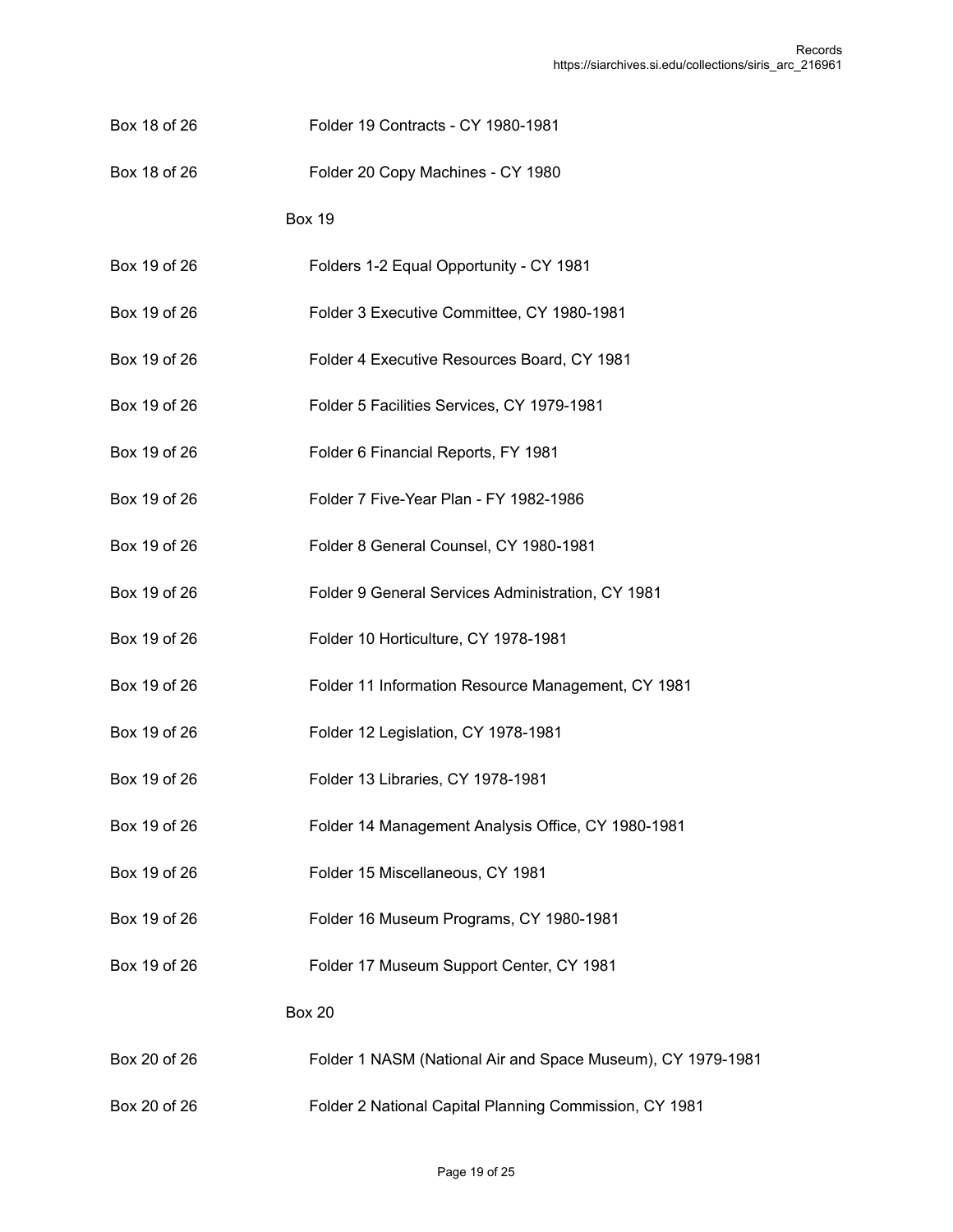- Box 20 of 26 Folder 3 National Museum of American History, CY 1980-1981
- Box 20 of 26 Folder 4 National Museum of Natural History, CY 1979-1981
- Box 20 of 26 Folder 5 National Park Service, CY 1979-1980
- Box 20 of 26 Folder 6 Office of Management and Budget, CY 1980-1981
- Box 20 of 26 Folder 7 Paid Parking, CY 1980-1981
- Box 20 of 26 Folder 8 Parking, CY 1980-1981
- Box 20 of 26 Folder 9 Payroll/Personnel System, CY 1981
- Box 20 of 26 Folder 10 Performing Arts, CY 1980
- Box 20 of 26 Folder 11 Performance Appraisal, CY 1980-1981
- Box 20 of 26 Folder 12 Performance Appraisal- Administrative Units, CY 1980-1981
- Box 20 of 26 Folder 13 Personnel, CY 1981
- Box 20 of 26 Folder 14 Photo Services, CY 1980-1981

- Box 21 of 26 Folder 1 Plant Services CY 1979-1981
- Box 21 of 26 Folder 2 Program Report, CY 1981
- Box 21 of 26 Folder 3 Protection, CY 1981
- Box 21 of 26 Folder 4 Public & Cona. Information, CY 1981
- Box 21 of 26 Folder 5 Public Service, CY 1981
- Box 21 of 26 Folder 6 Publishing, CY 1980-1981
- Box 21 of 26 Folder 7 Radiation Biology Lab, CY 1980-1981
- Box 21 of 26 Folder 8 Regents, CY 1981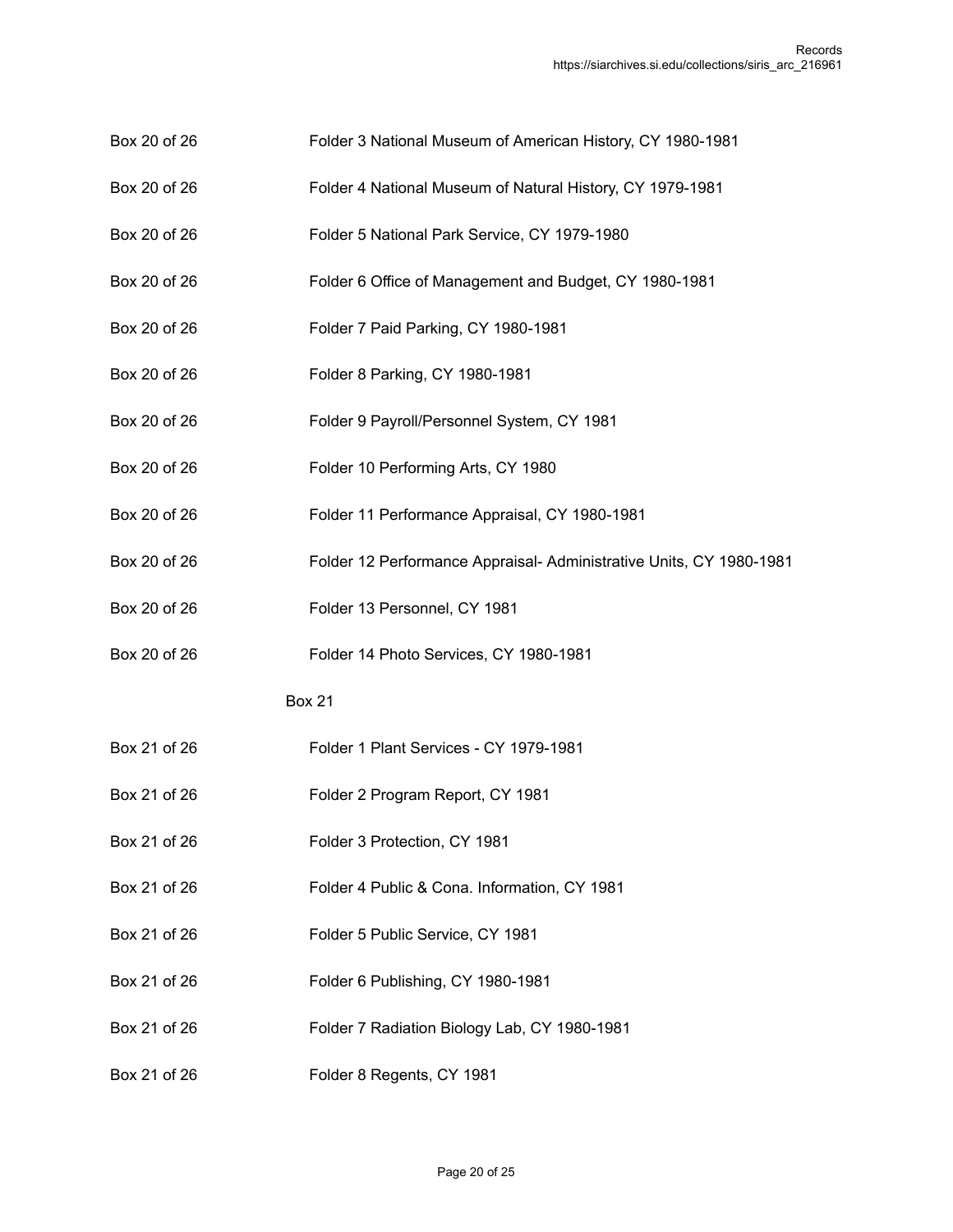- Box 21 of 26 Folder 9 R&R, CY 1980-1981
- Box 21 of 26 Folder 10 Safety & Health, CY 1972-1981
- Box 21 of 26 Folder 11 Science Matters, CY 1980-1981
- Box 21 of 26 Folder 12 Smithsonian Astrophysical Observatory, CY 1980-1981
- Box 21 of 26 Folder 13 Smithsonian Council, CY 1981
- Box 21 of 26 Folder 14 Smithsonian Science Information Exchange CY 1977-1981
- Box 21 of 26 Folder 15 Smithsonian Institution, CY 1979-1981
- Box 21 of 26 Folder 16 Smithsonian Year, CY 1980-1981
- Box 21 of 26 Folder 17 Smithsonian Tropical Research Institute, CY 1979-1981

- Box 22 of 26 Folder 1 South Quadrangle, CY 1981
- Box 22 of 26 Folder 2 Space, CY 1981
- Box 22 of 26 Folder 3 Supply Services, CY 1981
- Box 22 of 26 Folder 4 Training, CY 1981
- Box 22 of 26 Folder 5 Travel, CY 1981
- Box 22 of 26 Folder 6 Treasury, CY 1981
- Box 22 of 26 Folder 7 Union Matters, CY 1930-1981
- Box 22 of 26 Folder 8 Visitors/Hours, CY 1978-1981
- Box 22 of 26 Folder 9 Women's Council, CY 1972-1981
- Box 22 of 26 Folder 10 Word Processing, CY 1980
- Box 22 of 26 Folder 11 Zoo, CY 1980-1981
- Box 22 of 26 Folder 12 Appointment Books, CY 1979 and CY 1980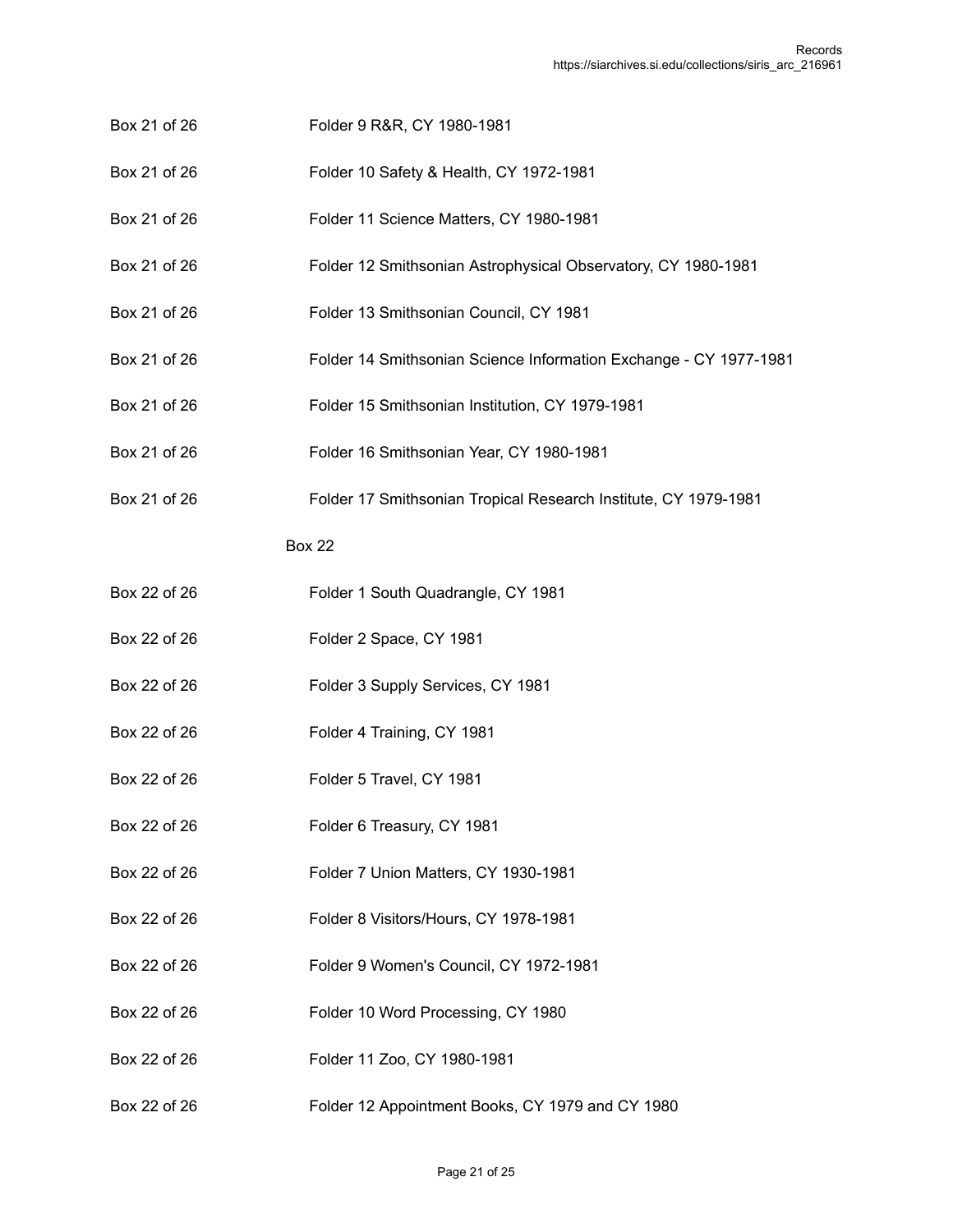- Box 22 of 26 Folder 13 Aircraft/Boat CY 1981-1982
- Box 22 of 26 Folder 14 Anacostia Museum CY 1982
- Box 22 of 26 Folder 15 Audio-Visual CY 1980-1982
- Box 22 of 26 Folder 16 Audits CY 1982
- Box 22 of 26 Folder 17 Auxiliary Activities CY 1981-1982
- Box 22 of 26 Folder 18 Awards CY 1982

- Box 23 of 26 Folders 1-5 Budget CY 1982 (5 folders)
- Box 23 of 26 Folder 6 Budget Matters (Federal), FY 1982
- Box 23 of 26 Folder 7 Budget Matters (Trust Fund), FY 1982
- Box 23 of 26 Folder 8 Care CY 1982
- Box 23 of 26 Folder 9 Child Care Center CY 1981-1982
- Box 23 of 26 Folder 10 Development Office CY 1982
- Box 23 of 26 Folder 11 Energy Conservation CY 1981-1982
- Box 23 of 26 Folder 12 Equal Opportunity CY 1982 (2 folders)

- Box 24 of 26 Folder 1 Executive Committee CY 1982
- Box 24 of 26 Folder 2 Executive Resource Board CY 1982
- Box 24 of 26 Folder 3 Exhibits CY 1981-1982
- Box 24 of 26 Folder 4 Facilities Services CY 1982
- Box 24 of 26 Folder 5 Facilities Use CY 1980-1982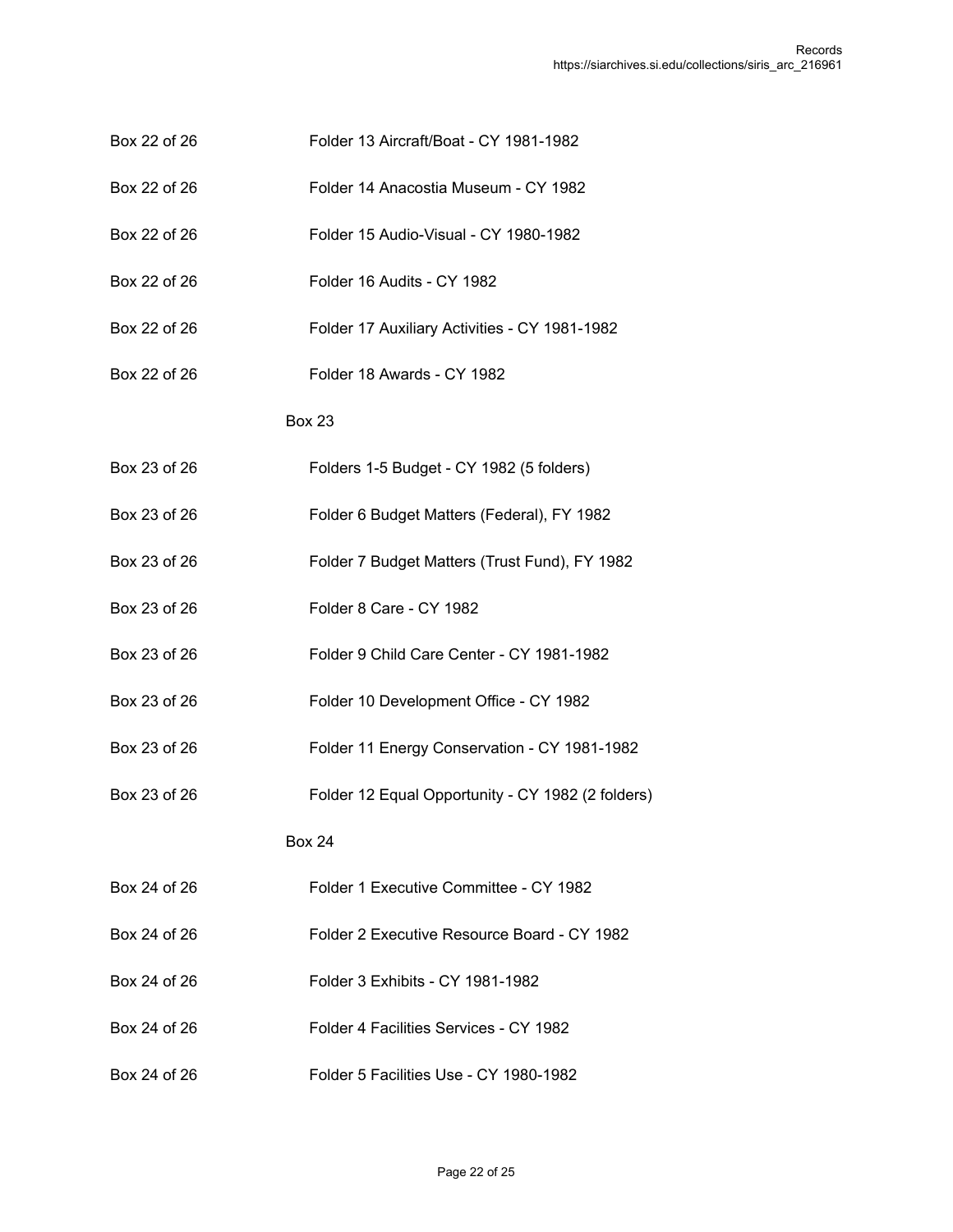- Box 24 of 26 Folder 6 Fellowships and Grants CY 1981-1982
- Box 24 of 26 Folder 7 Financial Reports CY 1982
- Box 24 of 26 Folder 8 Five-Year Plan FY 1983-1987
- Box 24 of 26 Folder 9 Folklife CY 1981-1982
- Box 24 of 26 Folder 10 General Counsel CY 1982
- Box 24 of 26 Folder 11 History and Art CY 1982
- Box 24 of 26 Folder 12 Information Resource Management CY 1982
- Box 24 of 26 Folder 13 Legislation CY 1982
- Box 24 of 26 Folder 14 Libraries CY 1982
- Box 24 of 26 Folder 15 Management Analysis CY 1982
- Box 24 of 26 Folder 16 Miscellaneous CY 1982
- Box 24 of 26 Folder 17 Museum of African Art CY 1982
- Box 24 of 26 Folder 18 Museum Programs CY 1982
- Box 24 of 26 Folder 19 Museum Support Center CY 1982
- Box 24 of 26 Folder 20 National Capital Planning Commission CY 1982
- Box 24 of 26 Folder 21 National Museum of American History CY 1982
- Box 24 of 26 Folder 22 National Museum of Natural History CY 1982
- Box 24 of 26 Folder 23 Office of Management and Budget (OMB) CY 1982

- Box 25 of 26 Folder 1 Ombudsman, CY 1981-1982
- Box 25 of 26 Folder 2 Overtime, CY 1979
- Box 25 of 26 Folder 3 Overtime and Comp Time CY 1982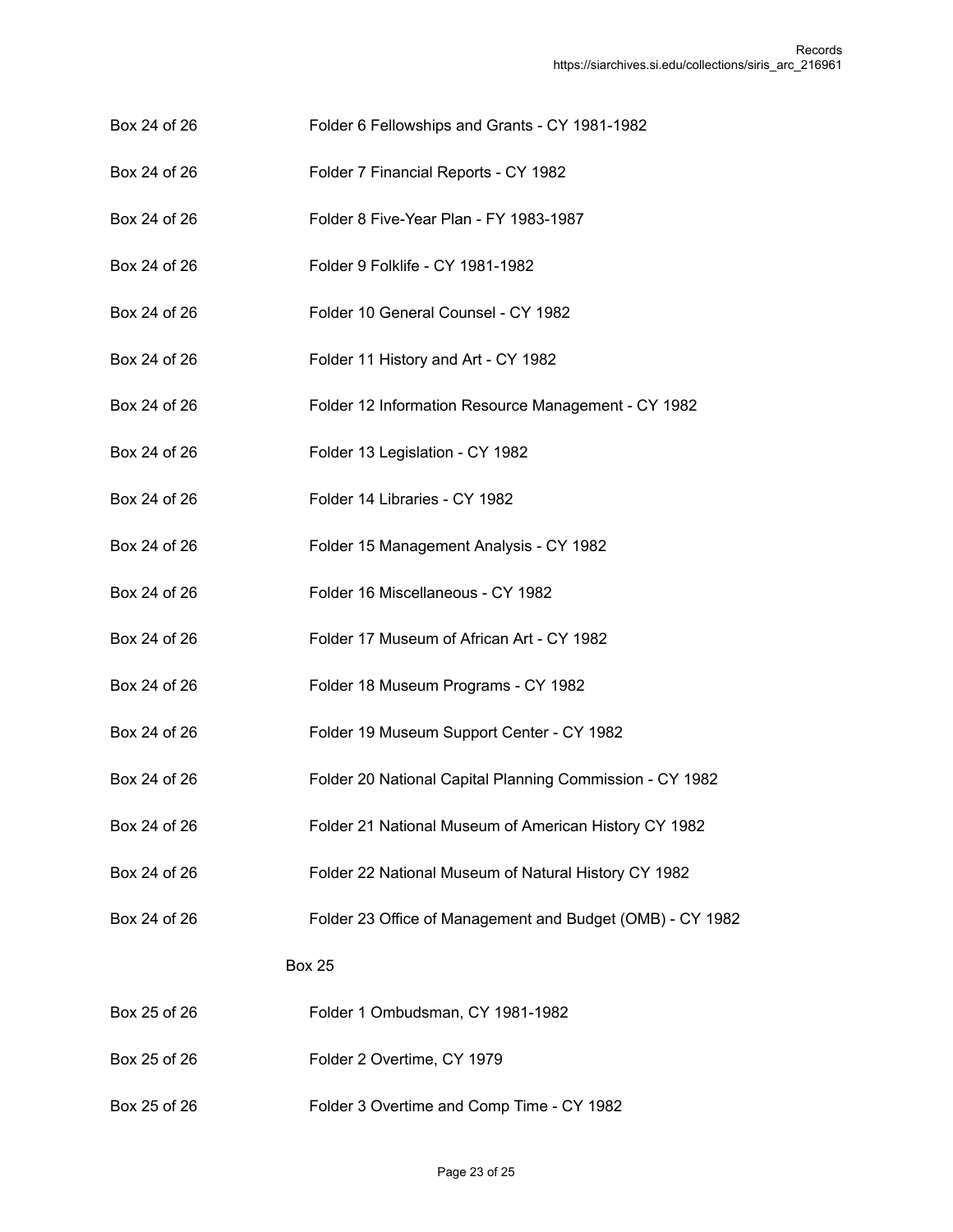- Box 25 of 26 Folder 4 Parking CY 1982
- Box 25 of 26 Folder 5 Payroll/Personnel System CY 1982
- Box 25 of 26 Folder 6 Performing Arts CY 1982
- Box 25 of 26 Folder 7 Personnel CY 1982
- Box 25 of 26 Folder 8 Photo Services CY 1982
- Box 25 of 26 Folder 9 Plant Services CY 1982
- Box 25 of 26 Folder 10 Program Report CY 1982
- Box 25 of 26 Folder 11 Protection CY 1982
- Box 25 of 26 Folder 12 Public and Congressional Information CY 1982
- Box 25 of 26 Folder 13 Public Service CY 1982
- Box 25 of 26 Folder 14 Radiation Biology Lab CY 1982
- Box 25 of 26 Folder 15 Regents CY 1982 R & R CY 1982
- Box 25 of 26 Folder 16 Safety and Health CY 1982
- Box 25 of 26 Folder 17 Science Matters CY 1982
- Box 25 of 26 Folder 18 Silver Hill (Fire Department) CY 1982
- Box 25 of 26 Folder 19 STRI CY 1982
- Box 25 of 26 Folder 20 Smithsonian Council CY 1982
- Box 25 of 26 Folder 21 SSIE (Smithsonian Science Information Exchange) CY 1982
- Box 25 of 26 Folder 22 Smithsonian Year CY 1982
- Box 25 of 26 Folder 23 Special Events CY 1982
- Box 25 of 26 Folder 24 South Quadrangle, CY 1982